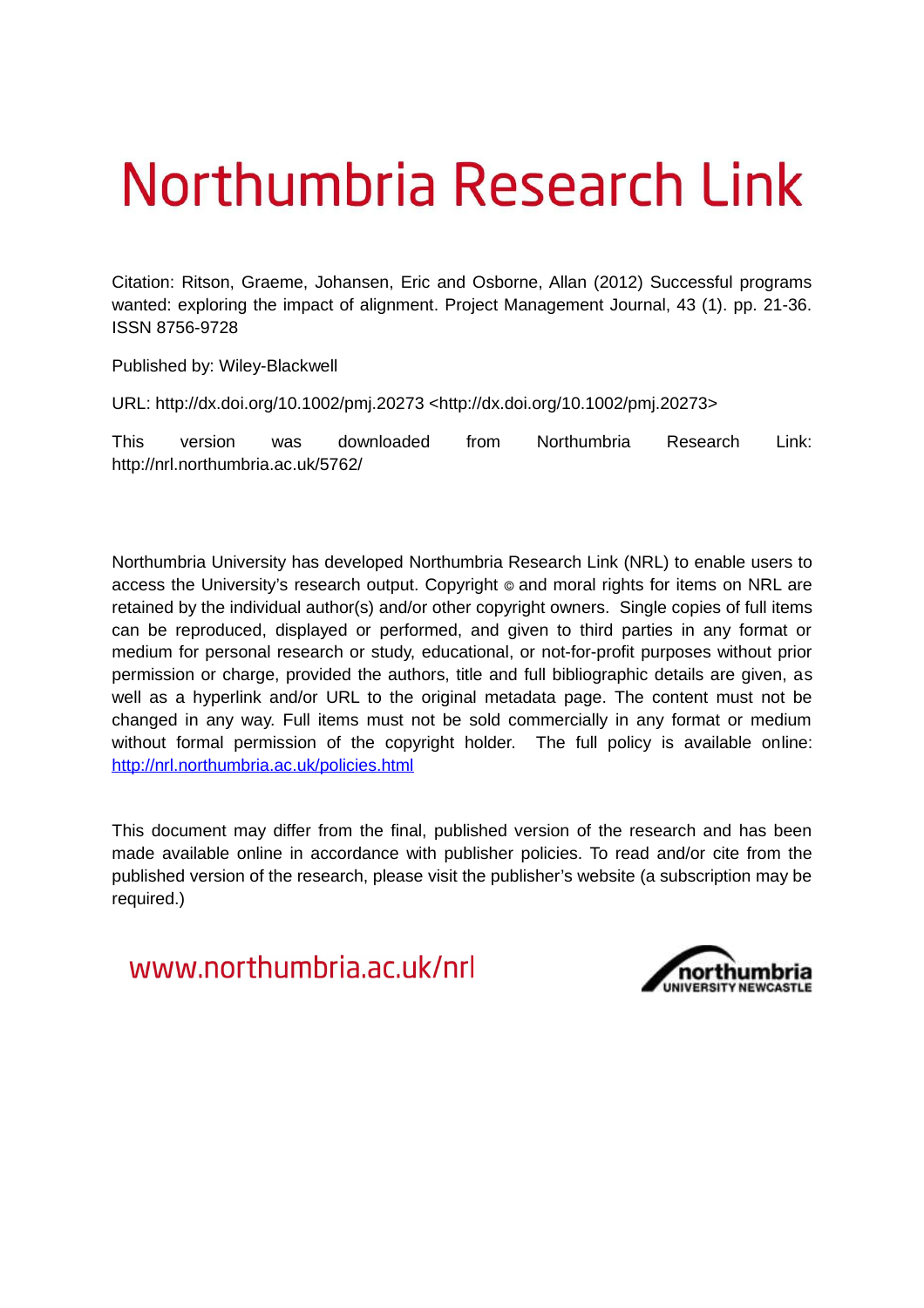# **Successful programmes wanted: Exploring the impact of alignment**

# Authors:

Graeme Ritson, Northumbria University School of the Built and Natural Environment Ellison Place Newcastle upon Tyne NE1 8ST UK Telephone 0191 2274720 Fax: 0191 2273167 Email ritgw623@hotmail.co.uk

Eric Johansen, Northumbria University School of the Built and Natural Environment Ellison Place Newcastle upon Tyne NE1 8ST UK Telephone 0191 2274720 Fax: 0191 2273167 Email eric.johansen@northumbria.ac.uk

Allan Osborne Northumbria University School of the Built and Natural Environment Ellison Place Newcastle upon Tyne NE1 8ST UK Telephone 0191 2273226 Fax: 0191 2273167 Email allan.osborne@northumbria.ac.uk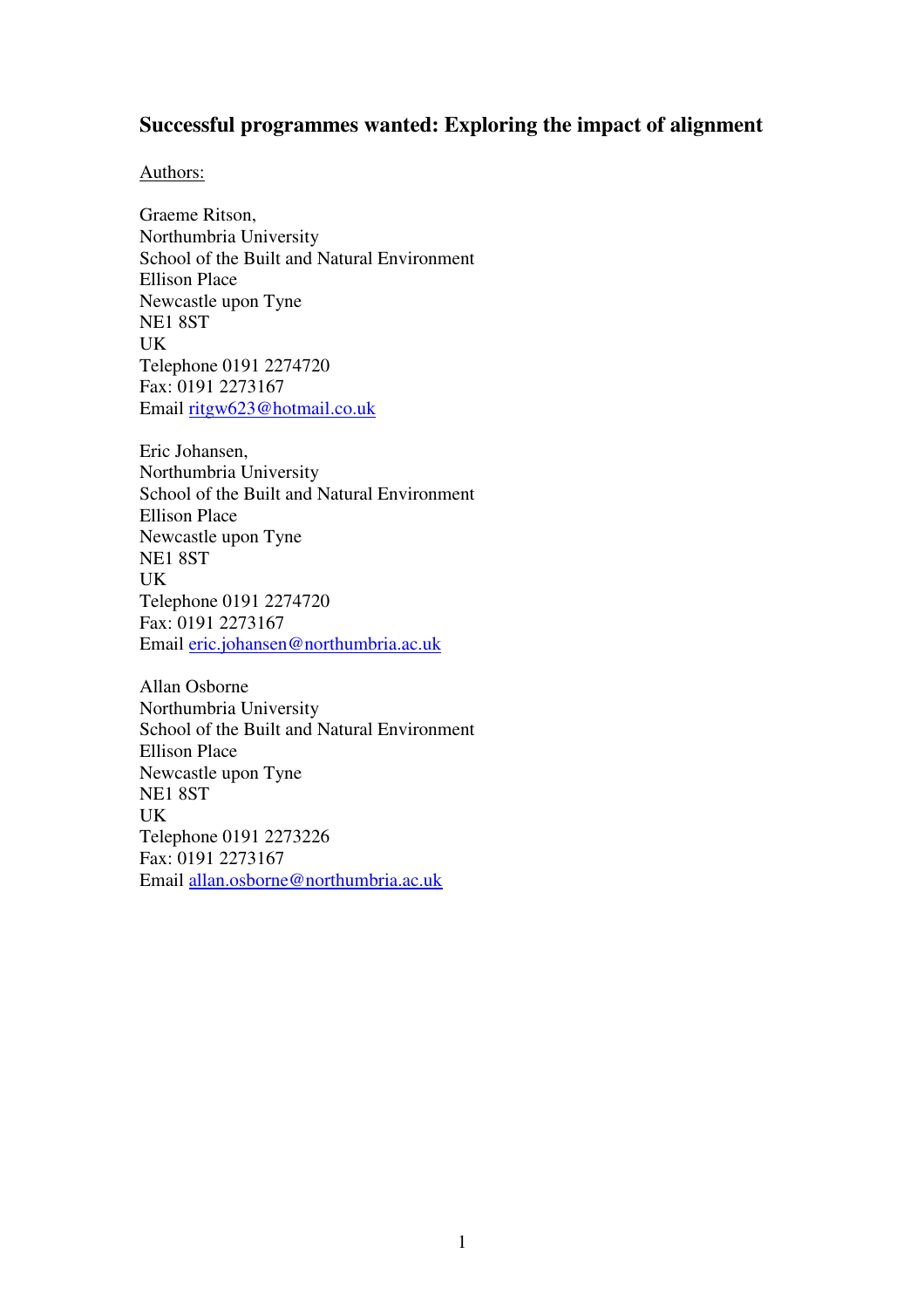## **Abstract**

Alignment between formulation and implementation of business strategy can be important for achieving successful programmes. The authors have explored developing a programme management alignment theory. Statistical testing suggests that interaction between the study model variables was found to be multidimensional, complex and subtle in influence. They conclude that programmes have both deliberate and emergent strategies requiring design and management to be organised as complex adaptive systems. Programme lifecycle phases of design and transition were often illustrated by an unclear and confusing strategic picture at the outset which makes it difficult to control. Learning was established as an underlying challenge. The study model demonstrated continuous alignment as an essential attribute contributing towards successful delivery. This requires programme design and structure to adopt an adaptive posture.

**Keywords:** Corporate Strategy, Programme Management, Governance, Continuous Alignment, Deliberate and emerging strategies.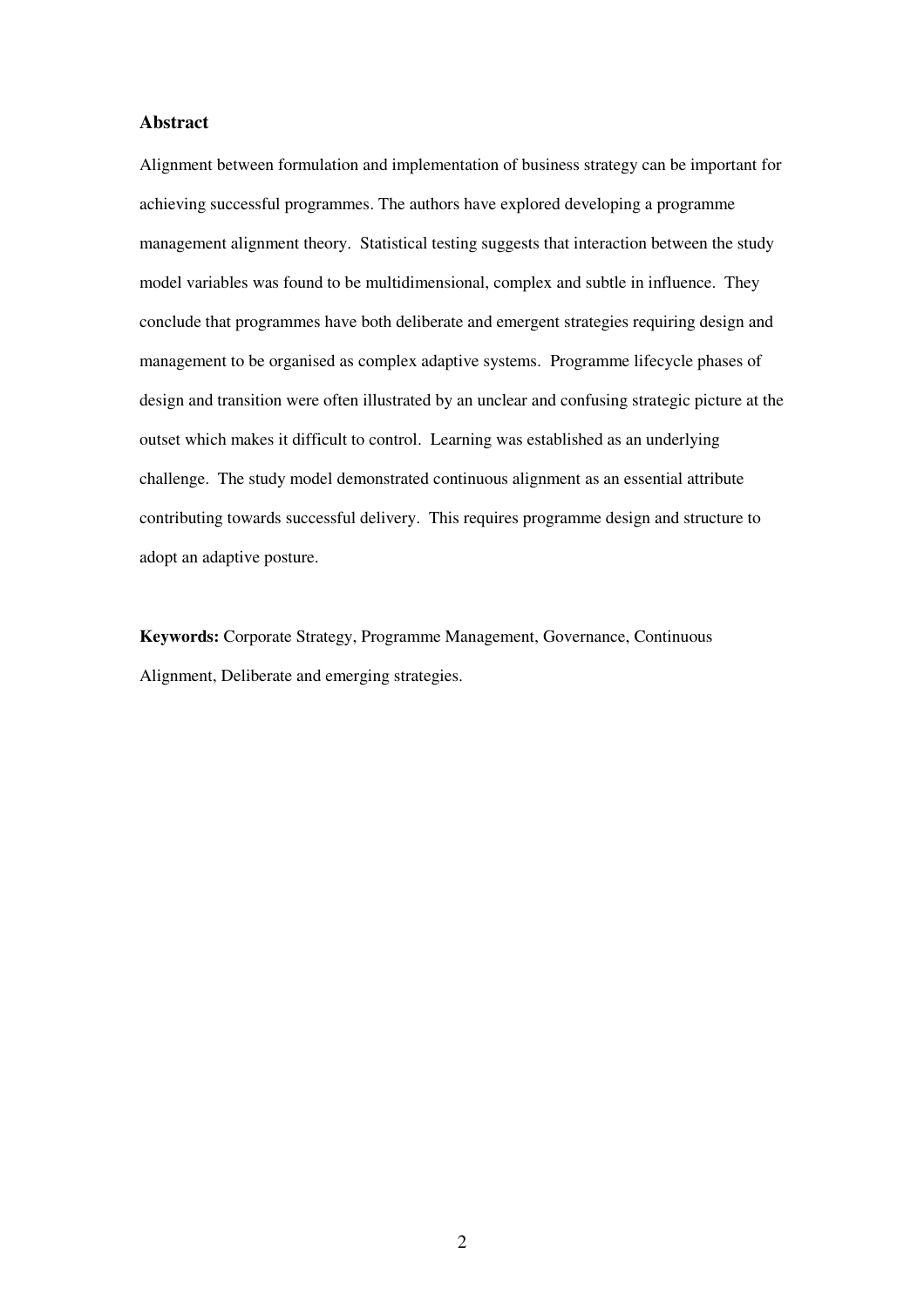# **Successful programmes wanted: Exploring the impact of alignment**

#### **1. Introduction**

This paper considers the impact of programme alignment and related factors that contribute towards successful programme delivery. The study attempted to disclose the key underlying assumptions that connect programme management with related theory of strategic, organisational and project management. Exposing the hidden management ideology and practices that actually inform structure and content require understanding of programme success and failure factors (Lycett, Rassau and Danson, 2004). The identification of an interaction structure and management practices that support continuous alignment may thus provide significant potential in reducing the unacceptable rate of programme failures (Kotter, 1995, Morris, Crawford, Hodgson, Sheppard and Thomas, 2006). The study will have relevance to all those that have influence over the formation and execution of programmes.

Business strategy is complex and intertwined with all the processes and systems that are required to effectively manage an organisation. Programme management may be considered as an effective building block and umbrella framework in the operationalization of business strategy. The links between business strategy and programme management reside within the alignment of the strategic processes of formulation and implementation. Strategic alignment will be unique to a particular organisation and will involve a dynamic and iterative process of mutual adjustment and reshaping (Beer, Voelpel, Leibold, and Tekie, 2005). Strategic implementation in many companies is an enigma through misaligned projects and a lack of a systemic approach in linking business strategy. Understanding the potential contribution of programme alignment may thus further contribute towards improving the effectiveness and efficiency in the delivery of strategic objectives (Burdett, 1994; Chorn, 1991; Strassmann, 1998). This study has empirically explored implementing strategy through programmes of projects and the need to continually manage programme context.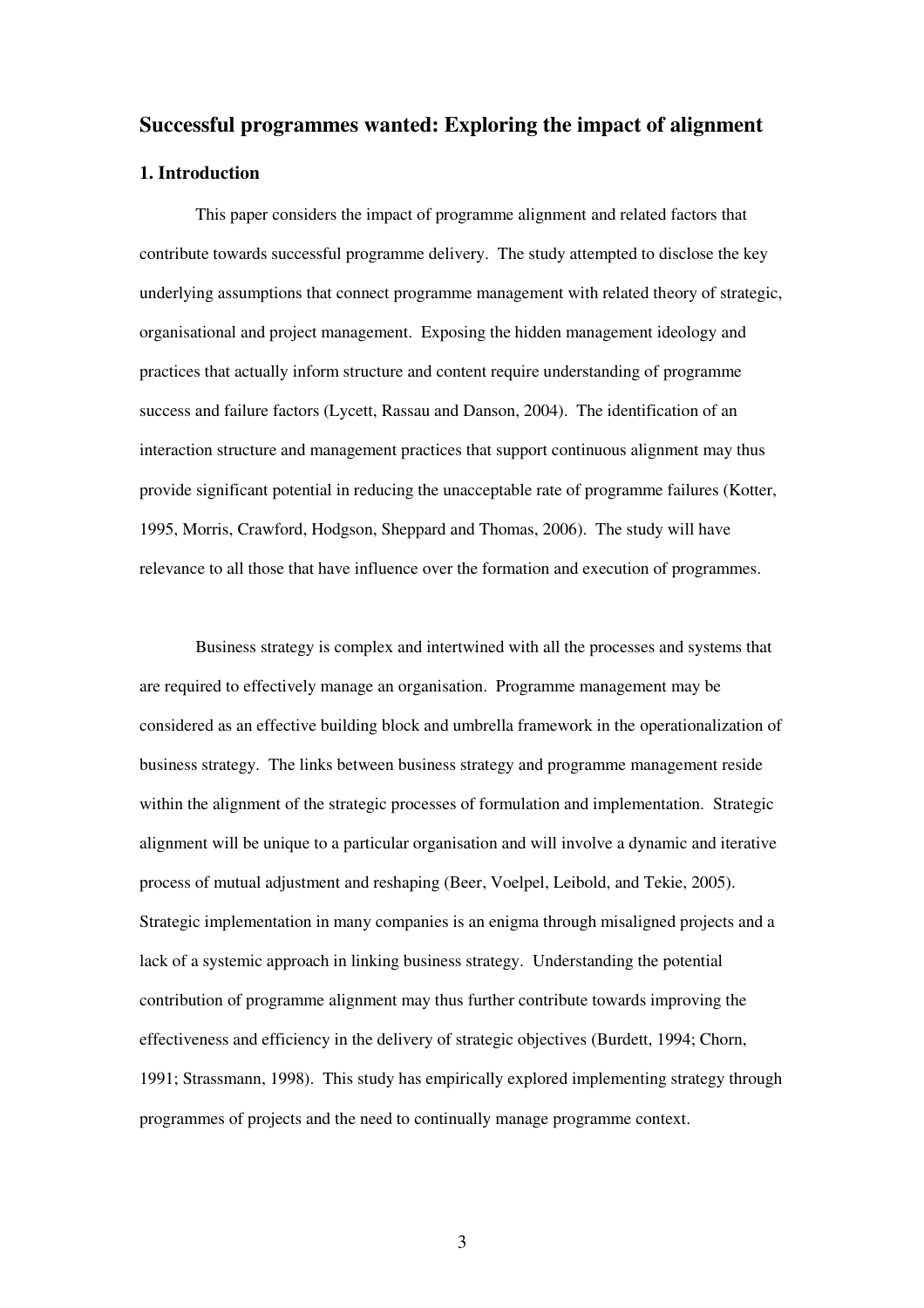Programme management environments are complex and the uncertainty arising from multi-combinations of uniqueness, stakeholder expectations, assumptions, constraints, changing environments, and human social systems can provide the impetus for failure (Lehtonen and Martinsuo, 2009). The messy, complex and multi-faceted environment of programme management produces a need to continually realign the programme and relatedprojects to changing environmental and corporate objectives (Thiry, 2004). Research has been recommended to focus attention on causality and complexity in context (Ivory and Alderman, 2005; Morris and Pinto, 2007; Pollack, 2007). The inherent complexity involved in applying structured programme management frameworks to organisational contexts thus warrants further serious consideration (Pellegrinelli, Partington, Hemingway, Mohdzain, and Shah, 2007). This study responds to this by applying a dynamic systems perspective to programme management. This may improve the usefulness and practical application of existing good practice frameworks (OGC, 2007; PMI, 2009).

#### **2. Theoretical background and model**

The study was operationalized through the core concepts of systems, governance, innovation and learning, corporate strategy, environmental factors, continuous alignment and successful delivery (Figure 1). This viewed success as a multidimensional construct – programme management success, programme success, achieving business objectives, strategic orientation and business success (Shenhar, Dvir, Levy, and Maltz, 2001). These dimensions consider success from a business, corporate and economic level respectively. Appropriate hypotheses were advanced to formulate a reasonable prediction about the relationship of the variables contained in the model.

INSERT FIGURE 1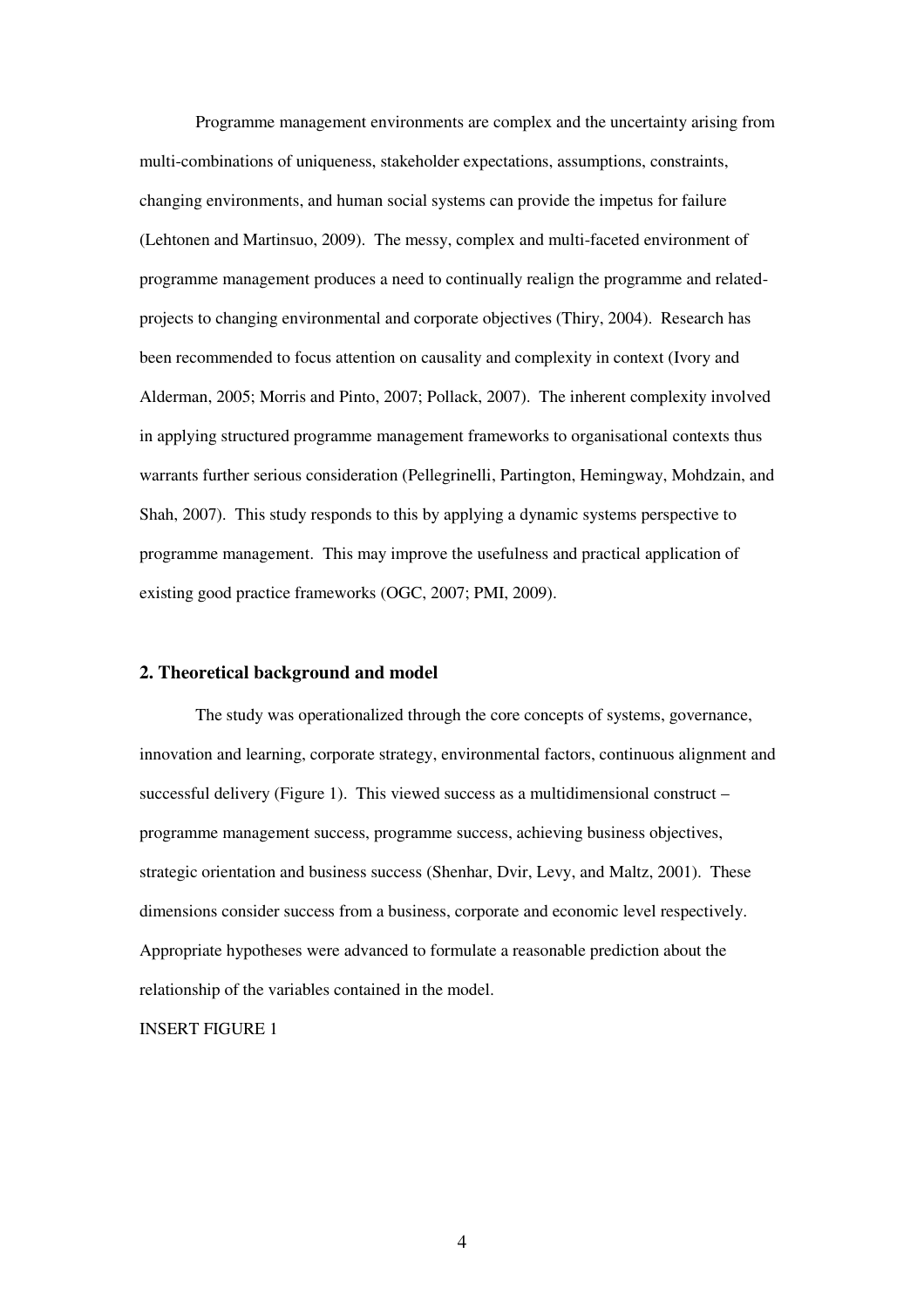

Fig. 1. Theoretical model and hypotheses.

**2.1 Corporate strategy, project and programme management.** Programme management is strategic in orientation through delivering outcomes and benefits related to the organisation's strategic goals (OGC, 2007; APM, 2007; PMI, 2009). This will require the programme and interrelated projects to have their objectives and strategies aligned with corporate strategy to create an iterative hierarchy that develops into business operations (Dietrich and Lehtonen, 2005). Some organisations may be adopting programme management as they develop their strategic management capability. There will be a multiplicity of options available in achieving strategic objectives through programme-driven approaches requiring intelligent programme design. Context will be crucial in determining appropriate programme formation (Pellegrinelli, 2002 and Pellegrinelli, et al, 2007). International, government, societal, industrial, commercial and business programmes will differ in focus and predictability of outcome.

Clearly articulated corporate strategy will support the prioritisation and execution of the right programmes and projects. This alone will not guarantee programme success. Illconceived business strategy will not necessarily be redeemed by programme and project management. This will make reliable prioritisation and consistent allocation of resources based on the greatest strategic contribution more difficult (Hrebiniak, 2006). Programmes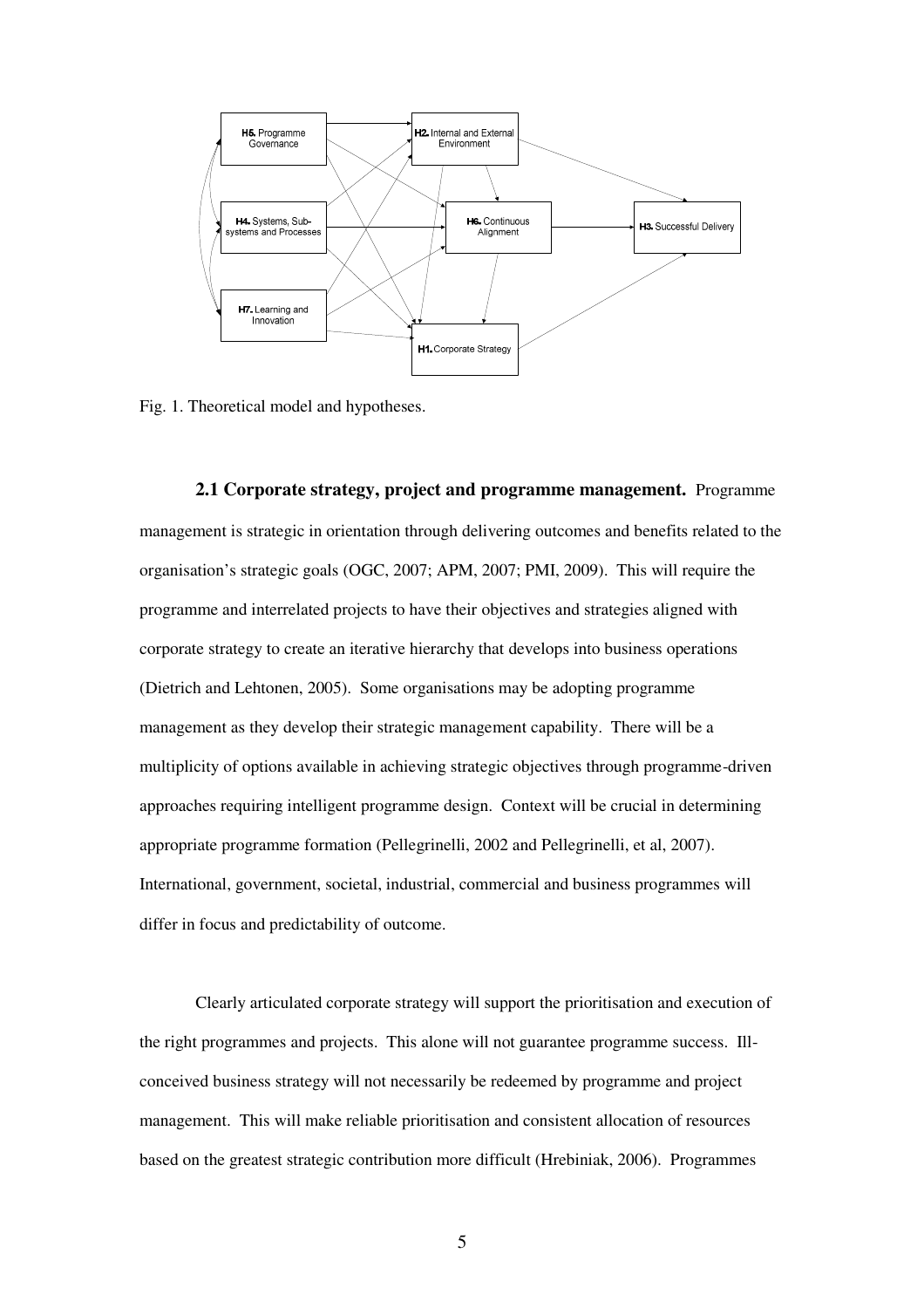may also be compromised by strategic business case misrepresentation. This will result in misalignment with strategic objectives. Managing programmes will involve the task of remaining aligned with corporate strategy (OGC, 2007).

Some organisations have well-developed programme management maturity and organisational management systems that support continuous alignment. Well-aligned organisations will be able to prioritise both activities and how identified work gets executed. The greater the alignment between the operating environment, strategy, structure and processes the more positive effects this will have on performance (Middleton and Harper, 2004). Alignment will be essential for strategic success although non-alignment may exist for temporary periods through significant organisational and industry sector change. Strategy formulation and implementation will thus require organisational alignment with its resource capability (Engwall and Jerbrant, 2003). Shenhar, et al (2001) also suggest that project success will be strongly linked to an organisation's business effectiveness.

Research indicates that project failure is distinctly linked to factors at the front end of a project through misalignment with an organisation's key strategic priorities (Pinto and Slevin, 1998). Hyvari (2006) and Engwall (2003) support this in concluding that organisational context will be an important factor in determining success or failure. Programmes should be selected and formed from organisational strategy by aligning and coordinating related-projects (Morris and Jamieson, 2005). Programme formation and structure may be unclear at the outset requiring flexible strategic implementation planning and modular phased projects. This need for a dynamic interface provides a clear business case for organisations to improve their capability in the management of programmes of projects and to ensure that structure follows business strategy. These and other context-dependent and decision-orientated issues lead to the following hypothesis:

**H1.** Corporate strategy leads to a vision and stakeholder strategy that takes account of the organisation, market and sector in which it operates.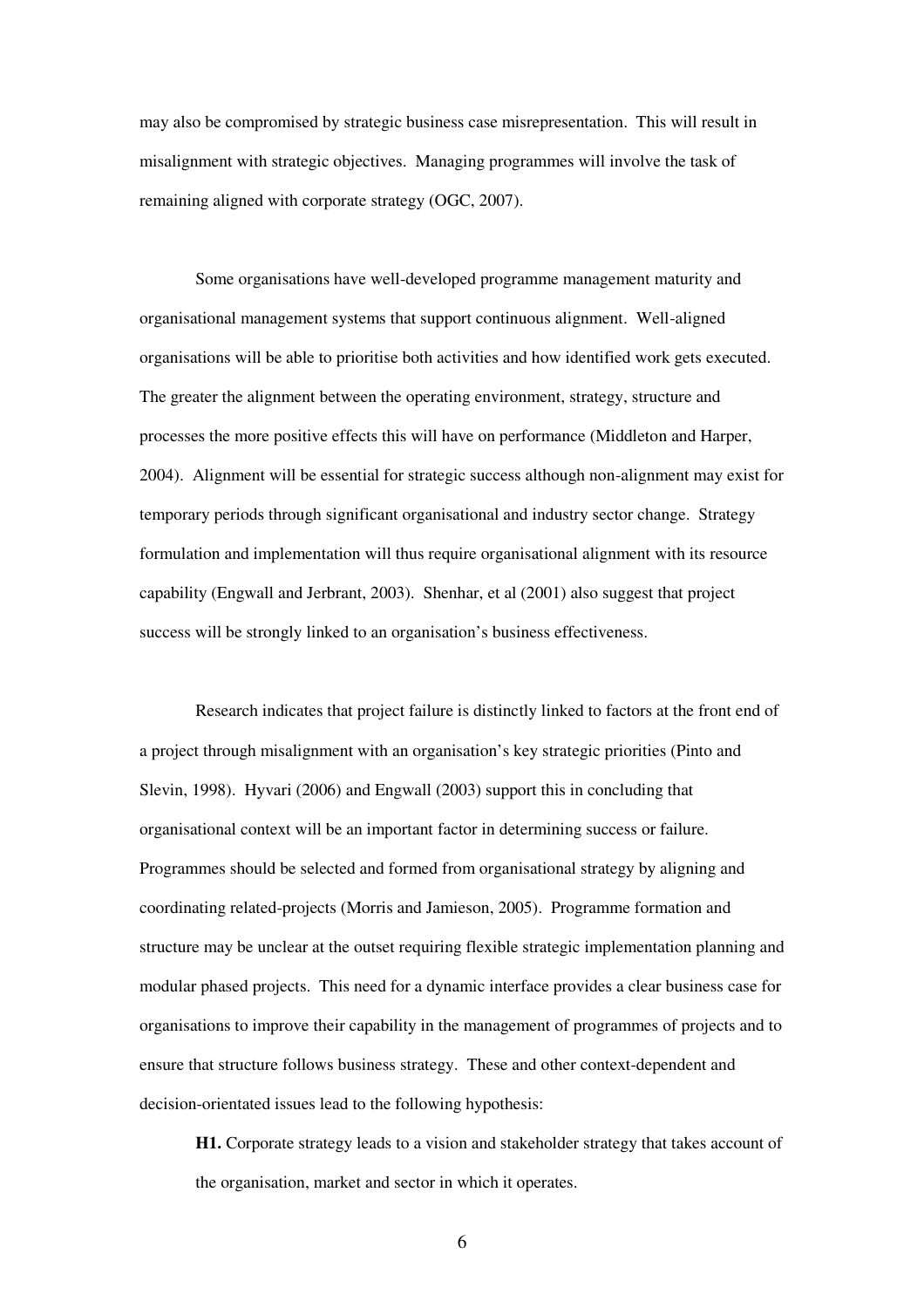**2.2 Environmental factors.** Modern organisations are constantly analysing their business activities and industry sector searching for business opportunities (Venkatraman, 1989). This may result in constant change of business priorities and plans. De Wit and Meyer (2005) argue that the most common cause of corporate failure is misalignment between the organisation and its environment. Sheppard and Chowdhury (2005) strengthen this argument and emphasize that a fundamental failure of management will exist if they do not properly evaluate the environment. Globalization and technological innovation create dynamic and complex environments for many current businesses where change is a constant factor. Managing major changes successfully may require an organisation-wide approach and this will impact at both the operational and strategic levels (Carnall, 2007). The size and scale of some organisations make it impracticable for a radical change from existing practices to be orchestrated at the same time. Strategic change decisions must be orientated in the most appropriate sequence to increase the likelihood of execution success (Bruch, Gerber, & Maier, 2005). The OGC (2008) recommend the adoption of programme and project prioritisation categories to ensure alignment between business priorities, current capability and capacity to deliver.

Well-constructed and managed programmes should provide confidence that the right projects are being sponsored and that the desired benefits will be achieved. Managing a programme will be a complex undertaking requiring both project management acumen and the capability of a business leader (Pellegrini, 1997). Every programme will be unique to its contextual environment. Rapidly changing and chaotic environmental factors will create a high-level of task and organisational complexity. This will require the impetus to monitor and challenge programme and project performance. Increasing programme complexity may provide an ever-present threat of failure. Solving one unyielding problem may create unexpected drawbacks elsewhere. The more complex the programme the greater interaction risk and interdependence with the internal and external environment (Verma and Sinha,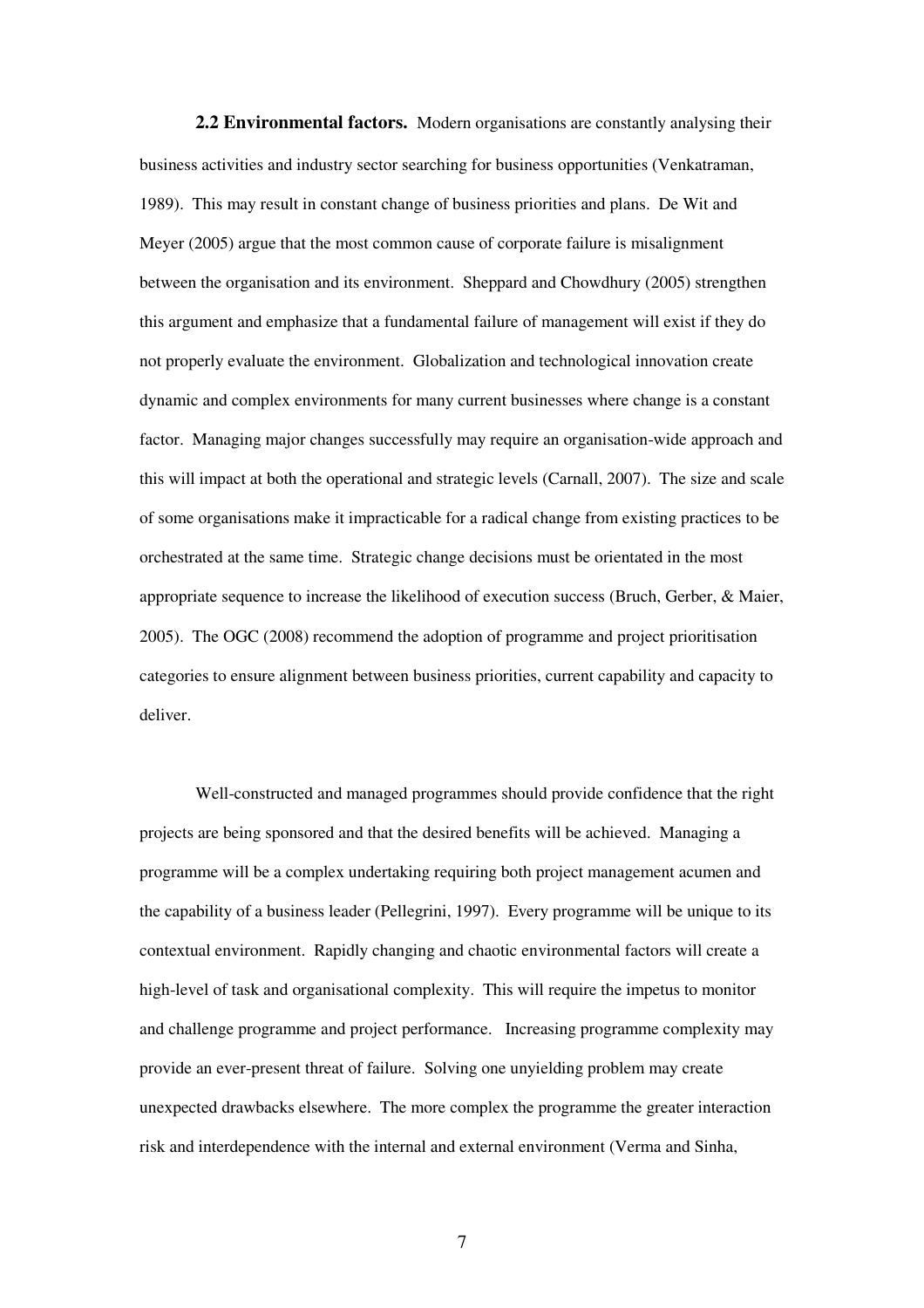2002). This will need focus on the tension between strategic direction, project delivery, operational effectiveness and external influences. The organisation is unlikely to be in total alignment and will have different change capabilities. An open outlook and sense of cooperation would be ideal but this is seldom realised in practice (Kotter and Schlesinger, 2008). Organisational change resistance will be inherent (Ford and Ford, 2009). The programme will more than likely be differentiated and gradual rather than radical and coordinated.

Knowledge of the current and future environment will influence the choice of strategic objectives and strategies employed. Changes to the organisational and business environment may lead to significant alterations to the programme scope and priorities. The time-horizon and long-term nature of some programmes can have a significant impact on manageability. The speed of technical evolution and communication technology may require adjustment or even cancelation of tight timeframe programmes. The programme's mission should provide a focus for an integrated continuous decision alignment framework (Scherpereel, 2006). Major strategic reviews may be required at different times in the programmes lifecycle to coordinate alignment. This will be an indicator of organisational strategic maturity (APM, 2007). Unpredictable environmental factors are thus cross-linked to managing programmes and will require a dynamic, flexible and adaptive temporary organisation. Programme management in practice will involve top-down strategic implementation linked with bottom-up emerging management strategy through successful project integration in the host organisation (Srivannaboon and Milosevic, 2006). These emergent-shaping conjectures lead to the following research Hypothesis:

**H2.** The organisation's strategy is influenced and reshaped from both the internal and the external environment.

**2.3 Systemic factors.** Programme management is a management strategy informed by complexity thinking which increases manageability and coordination. Deliberate and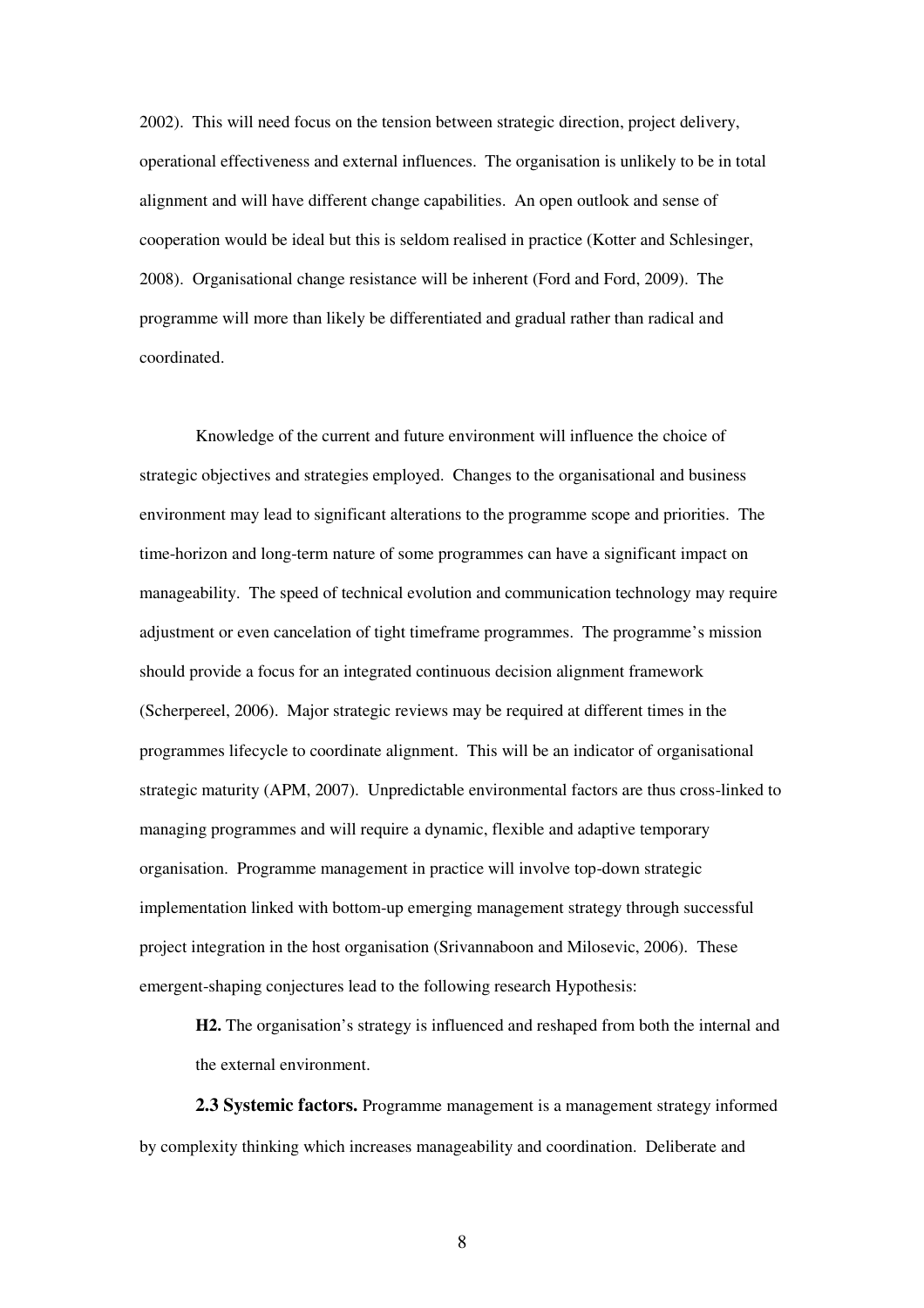emergent business strategies will require flexibility in the programme design (Mintzberg and Waters, 1985; Mintzberg, 1994; Mintzberg, Ahlstrand, and Lampel, 1998; Elizabeth and Ysanne, 2007). Emergence describes a dynamic process that is the product of ongoing system interactions. This refers to the coexistence and impact of programme management, project management, business-as-usual activities, environmental factors and corporate governance. The emergent and co-evolutionary dynamic of programme management will require open systems. Open system refers to the uncontrollable variable of the environment and the selforganising tendency if left unmanaged. This introduces nonlinear interaction, unpredictability and feedback loops in support of organisational learning theory. Open systems theory considers the organisation as a number of interdependent sub-systems that are open to and connected with their environment. This provides the potential for the system to take on a new form in response to environmental factors requiring the facilitation of information-driven activities.

Programme management provides an integration solution for strategic business management in dealing with complexity and chaos in multiple-project environments (Pourdehnad, 2007). Establishing systemic alignment between people, processes and technology will provide benefits. Emerging technologies can be adopted to enhance organisational alignment capability and maturity (Gaddie, 2003). The programme system may be radically unpredictable beyond its immediate future requiring a dynamic approach of emergent planning (Kash and Rycoft, 2000). The capability of an organisation and the coordinated presence of critical programme elements will influence integration success. Critical programme elements refer to the contextual programme design or blueprint. Established programme processes will need to continuously integrate adaptive decision making through leaning processes (Lindkvist, 2007). This will require a focus on complex interactions, interdependency, processes and the co-evolution of business systems.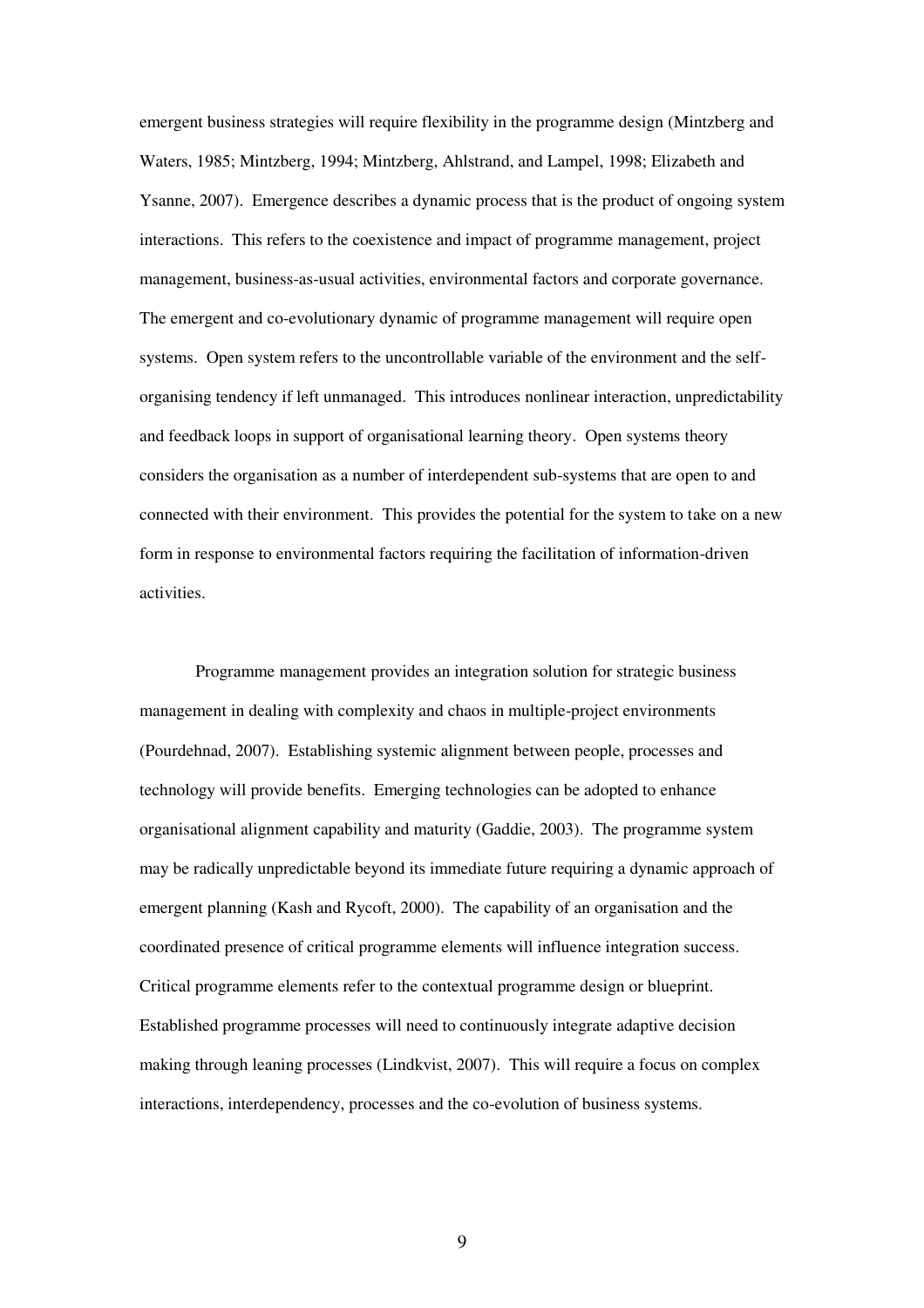Understanding what management practices are required for any given programme will be an important challenge. It will be fundamentally important that the distinguishing features of the programme are understood as this should influence programme design (Meyer, Loch, and Pich, 2002). Uncertainty (structural, technical, directional and temporal) will be inevitable and a basic feature of this complex system. Leading a programme will thus be multi-faceted, situational and transient (Uhl-Bien, 2006). Contextual uncertainty may materialise in the form of an opportunity or risk. High uncertainty and complexity will require a holistic approach in designing the programme (Maylor, Brady, Cooke-Davis, and Hodgson, 2006). Influences from the external environment may be frequent, accidental and unpredictable with the internal environment being equally as dynamic (Rybakov, 2001). Drawing together these system dynamic principles leads to the following research Hypotheses:

**H3.** The programme mission and objectives support the creation of worthwhile business benefits and the successful delivery of the programme.

**H4.** Programmes and projects are managed through a set of interdependent critical processes and subsystems that support strategic alignment and realignment.

**2.4 Governance.** Corporate governance provides the structure for initiating and determining the objectives of an organisation and the means of monitoring, evaluating and influencing performance. Effective programme governance will be a major strategic factor and cannot be confined to a narrow static model that ignores dynamic complexity. This will require emphasis towards flexibility with the organisation-programme-governance interface (Rycroft and Kash, 2004). The sponsoring group will be pivotal for success. A further critical aspect will be the determination of structures and control measures to ensure alignment with the unique organisational and contextual environments. The success of the programme will require a flexible governance structure that can be identified from contextual design criteria to ensure that it is fit for purpose. The programme mission will be a critical reference point for aligning structures, policies, procedures, behaviours and decision making.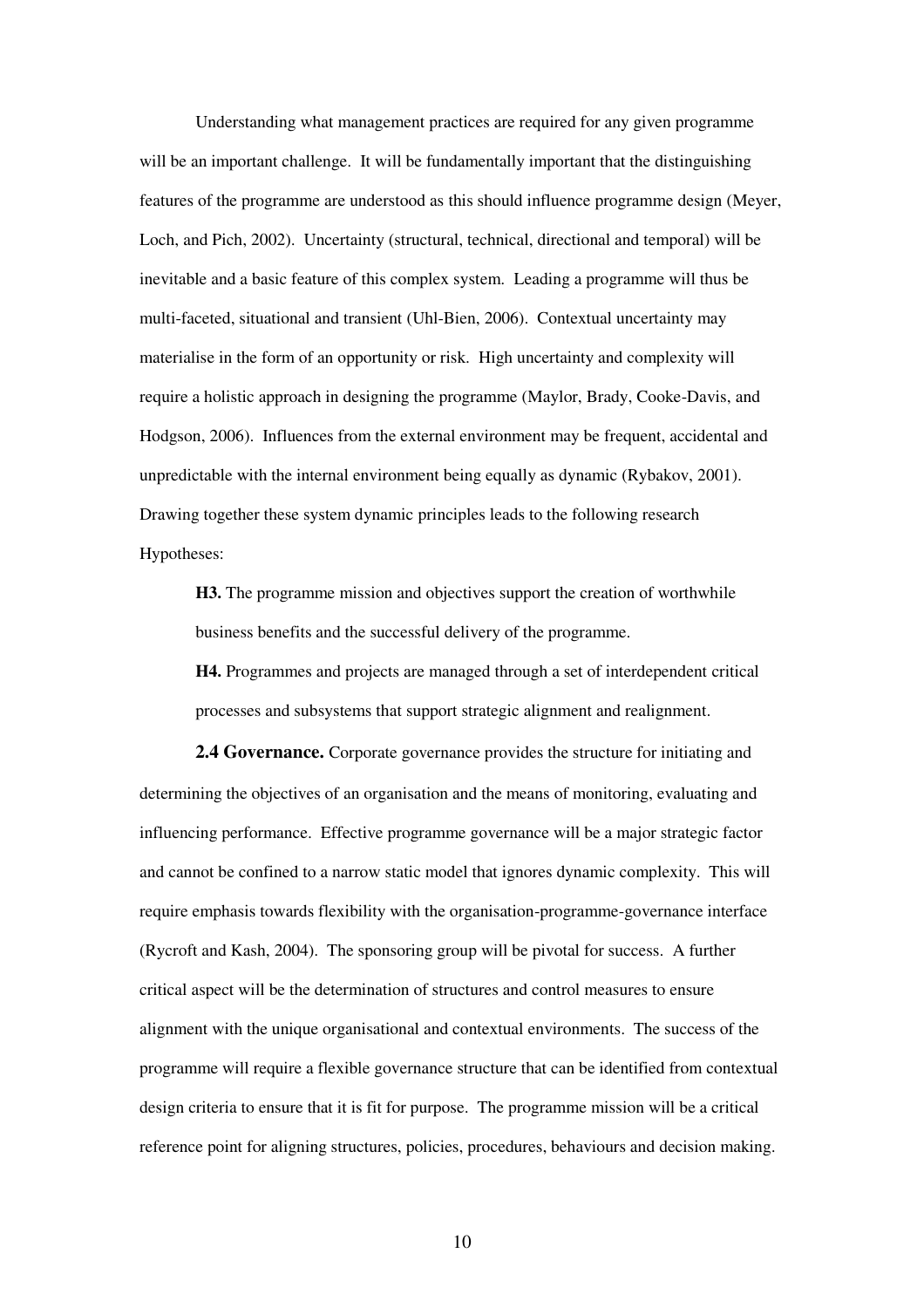Multi-owned programme governance will require a strong focus on alignment (APM, 2007). This will be derived from intertwining multiple perspectives of governance in establishing a self-organising complex adaptive system (White, 2001). Various alignment strategies may be needed in response to stakeholder objections and agenda-setting behaviours. Emergent and ill-defined programmes will need to make greater use of alignment mechanisms and tools. Well-timed, accurate and focused reporting will be central to integrating both performance and learning loops. These attributes provide the essential platform for configuration activities in the process of actively shaping and reactively adapting to the shifting contextual environment. These issue and problem-based suppositions lead to the following research Hypotheses:

**H5.** Programme governance provides the control framework through which the objectives are delivered while remaining within corporate visibility and control. **H6.** A continual process of realignment ensures that programmes and projects remain linked to corporate objectives and environmental influences.

**2.5 Innovation and Learning.** Organisational learning is essentially about an organisation increasing its ability to explore opportunities and undertake effective action (Carlile, 2004). This may lead to far-reaching changes and the formulation of new organisational strategies. Learning and continuous improvement is attributed as the highest level of management maturity. There must be defined roles, functions and procedures for learning to become organisational (Lipshitz, Popper, and Friedman, 2002). The various Body of Knowledge's incorporate the need to learn from projects. Learning through programmes and projects is thus a subset of organisational learning (Brady and Davis, 2004). This will need the systemic integration of data, information and knowledge. Sense (2007) suggests that projects are an embryonic structure that develops a new community of practice through situational learning and negotiation of emergent opportunities. This provides an experientially constructed temporary system for solving problems and knowledge transfer.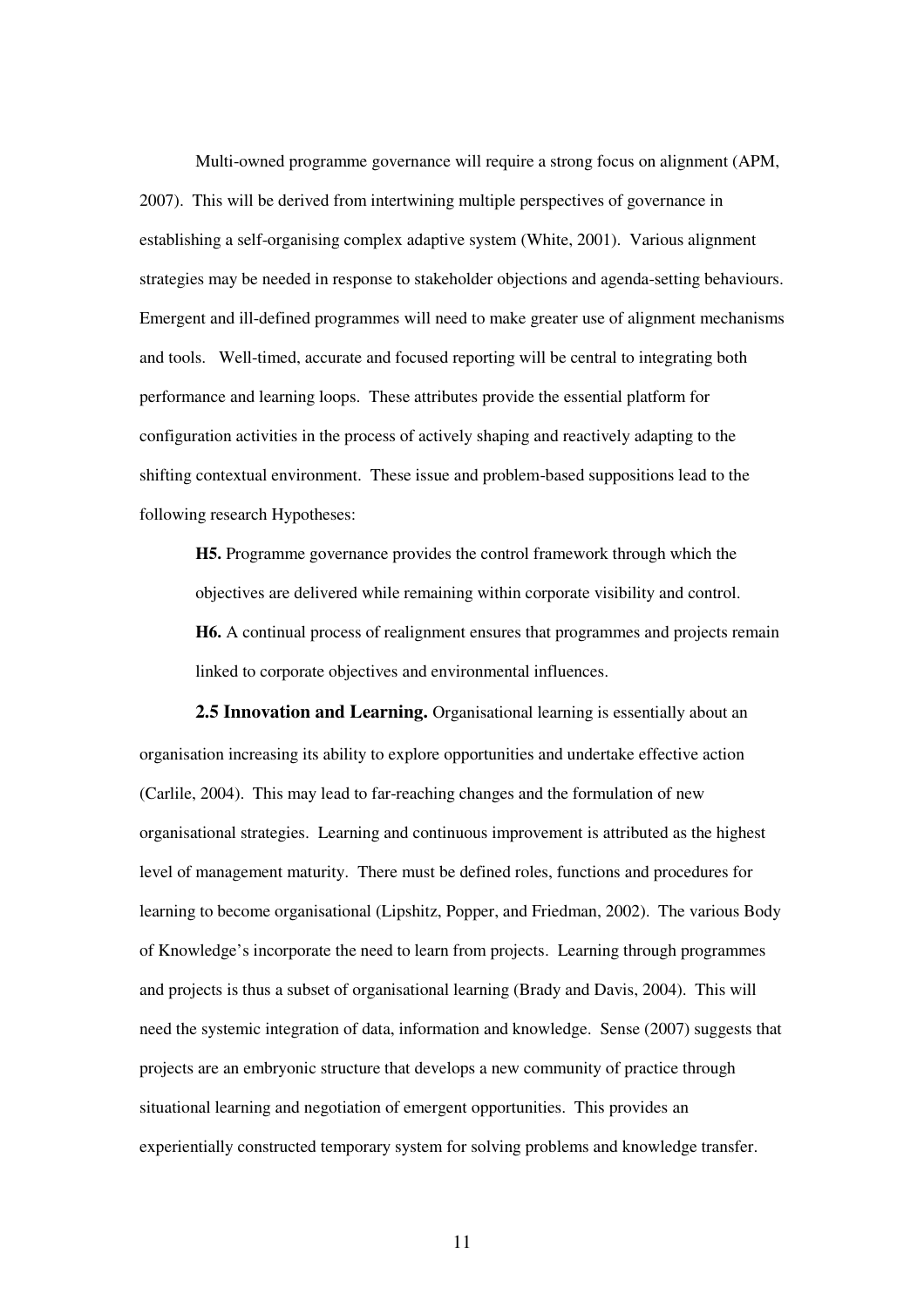Learning from both success and failure will thus be essential in a programme of projects. Programmes provide enhanced opportunity for learning through the batching of related-projects, interdependency and the increased socialisation from resource sharing. Project management practices will differ between industry sectors and organisations providing a potential gulf in language and learning that must be considered. The ill-defined requirements of some programmes will challenge the linear stage-gate process of innovation through inherent iteration (Smith and Winter, 2005). Programmes may require differing distinctive leadership styles at different junctures in the programme lifecycle. Multidisciplinary learning will emerge through a process of activity and alignment decision making (Fong, 2003). The following research Hypothesis captures this strong learning relationship:

**H7.** Within the lifecycle, programme and project processes embrace change and realignment by using learning to create innovation and improvement opportunities to support the successful delivery of the programme.

# **3. Method**

The study was designed to bring to the forefront critical issues that supported the advancement of alignment theory for programme management. The need for a rigorous theory-building process led to the selection of a mixed method study design that involved both statistical and text analysis.

**3.1 Sample and data collection.** The participants were selected from a population profile that was established from the Rethinking Project Management Network, Accredited Project Management Training and Consulting Organisations, the email list for the Association for Project Management Programme Management Significant Influence Group and specific email groups from a UK-wide service-led organisation. The Rethinking Project Management Network was a UK Government-funded research initiative that aimed to develop, extend and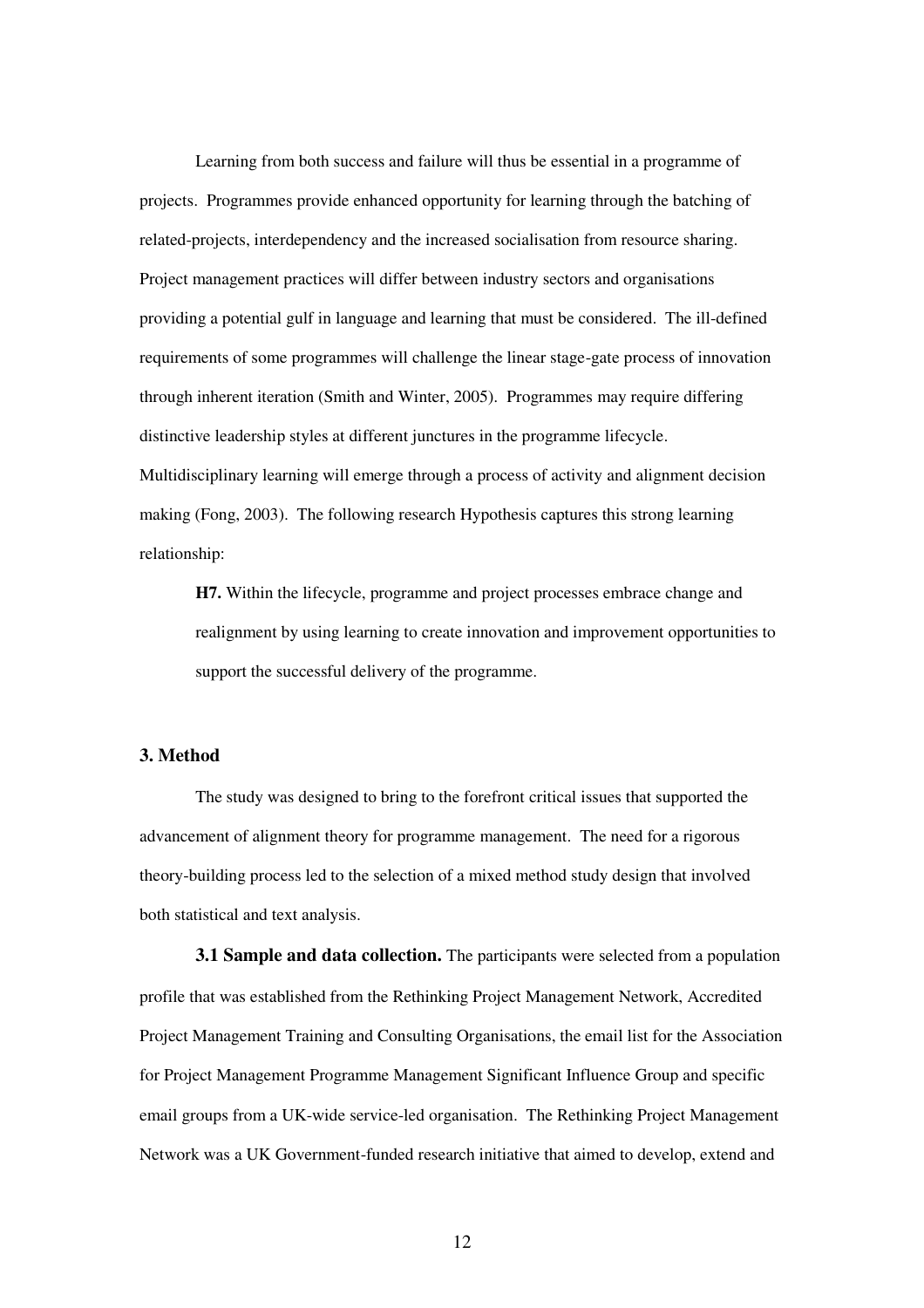enrich mainstream project management ideas in relation to developing practice. This included leading academics and practitioners in the field of project management. The programme concluded with five directions established for future research which were outlined in a special issue of the International Journal of Project Management (2006). These themes complimented this study through a growing emphasis on programmes and managing collections of projects. Association for Project Management Accredited Project Management training providers specialise in the delivery of project based training that is aligned to APM qualifications. These companies influence developing practice and project professionals through their consultancy practice. The APM Programme Management Specific Interest Group (http://www.apm.org.uk/group/apm-programme-management-specific-interest-group, accessed: 6 April 2011) aims to be the leading internationally recognised group for programme management. This study contributed to their mission to promote the science and discipline of programme management. The specific email groups from the service-led organisation consisted of those involved in both transformational change and Information System programmes. All respondents were further classified by their role within programmes and the context of their practice-related experience. This targeted professional groups who were classified as consultants or experts, senior managers that are actively involved in programmes, programme managers, project managers and those holding project-related job functions. This ensured the respondents were representative, knowledgeable and appropriate to the study.

Data collection was by means of a standardised questionnaire and semi-structured interviews. The quantitative data was collected through a multi-mode administration method primarily from an email-driven strategy supported by a web survey. The web survey mirrored the self-administered questionnaire. This did not include advance notification as it was administered through the Programme Management Significant Influence Group monthly newsletter. The email-driven list consisted of 264 subjects while the web survey provided a further 2005 subjects. Six volunteer informants were randomly selected for interviews that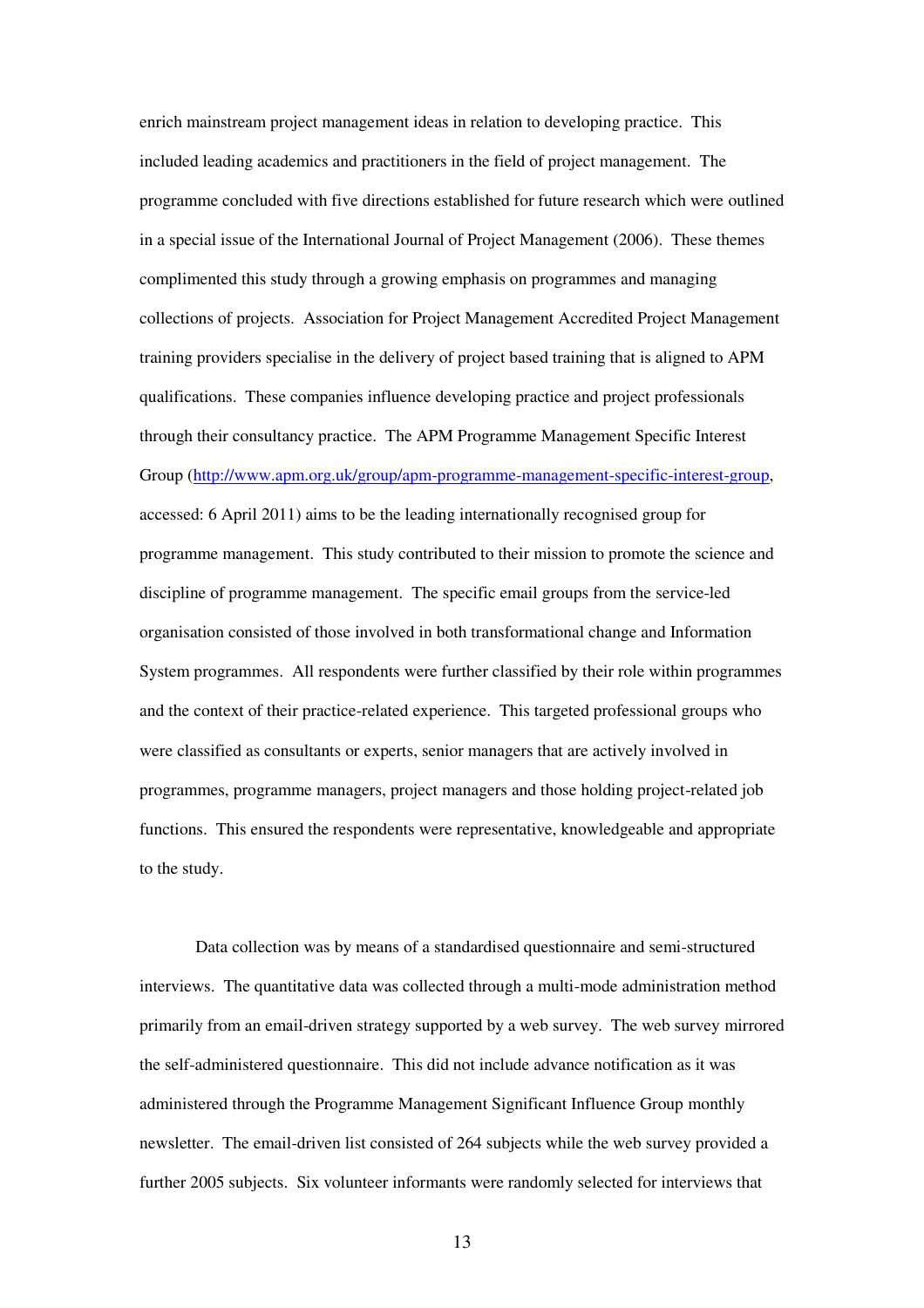classified themselves as either programme consultants or experts and programme managers to ensure absolute knowledge of the dynamics of the study model. Each interview volunteer further represented a different programme management context – information technology, organisational change, new product development, civil engineering and someone who had diverse experience of different types of programmes. These interviews further explored the causal relationships of the research model to understand how participants actually constructed theory and determined emerging phenomenon in relation to the study. This provided the opportunity for the interviewee to introduce issues that they conceived as important. The quantitative and qualitative phases were integrated by an iterative process each influencing the other accordingly.

**3.2 Measures.** The questionnaire design was structured to gather information and understanding about organizational, environmental, programme and project management alignment. Respondents were requested to respond based on their practice-related experience and expertise. This required questions to be answered by respondent experience and insight. Close-ended questions were used to classify the professional orientation (Programme Management Consultant/ Expert; Senior Manager involved in Programmes; Programme Manager/ Director; Project Manager involved in Programmes; Other – Please Specify) and programme management context of participants (IT/ Software Development; Organisational or Management Change; New Product Development; Construction/ Civil Engineering; Generalised). These differing characteristics and attributes were coded by a five-category nominal level of measurement. The model variables and hypotheses were included in the questionnaire as close-ended questions to validate respondent's opinion of the statements. These were measured on a four-point Likert scale ranging from 1 (never) to 4 (always). This was a deliberate decision in removing the availability of a middle alternative to ensure respondents indicated the direction of their viewpoint.

The model variables and hypotheses needed to be constructed into a Structural Equation Model to test and confirm proposed relationships. This involved translating the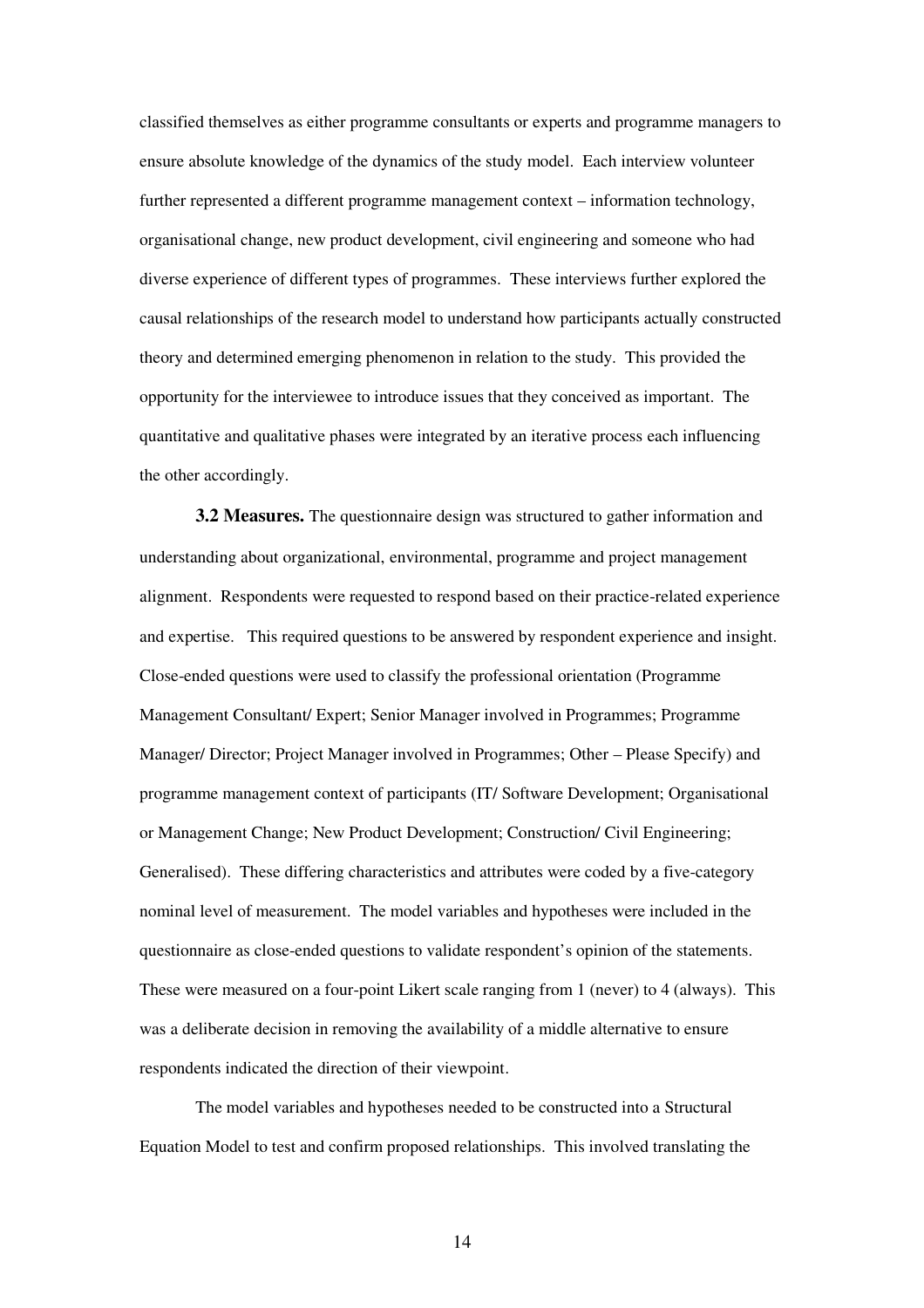proposed alignment theory into a structural model. Learning and innovation, programme governance and systemic factors were classified independent variables in the study model. Successful delivery was the dependent variable which was hypothesized to be influenced by the independent variables and intervening variables of environment, continuous alignment and corporate strategy. The general sample characteristics and size of the study data determined the measurement and interpretation of the statistical analysis. The selection of structural equation modelling ensured that measurement error was taken into account in the procedures (Schumacker and Lomax, 2004). The model was identified through including an error parameter for each variable that fixed the factor loading to 1.

This multivariate statistical approach combined the application of both path and confirmatory factor models in analysing the causal model and study data. AMOS (Analysis of Moment Structures) is an add-on module for SPSS that allows structural equation models to be specified by using a simple drag-and-drop drawing tool to test proposed casual relationships. The specified structural model follows standard drawing conventions to show the cause and effect relationships (Figure 2). The variables measured in the study model are depicted by enclosed rectangles. Unobserved variables or model measurement errors are denoted by circles. This ensured that measurement errors were explicitly considered in statistical calculations. Straight-line single headed arrows from one variable to another indicate a direct influence from that variable to the other. Zero rating values would indicate that there was no direct impact. The absence of a straight-line single headed arrow between variables indicates that there are no direct effects hypothesized. Double-headed curved lines between variables indicate a covariance. These coefficients detect and measure the relationship between two variables through an index range with zero indicating no relation to 1.0 suggesting a perfect relationship. The strength and impact of each model parameter estimate is illustrated by the numerical output beside an arrowhead or variable in the study model. Problems in specifying the drawn model structure are highlighted by an error message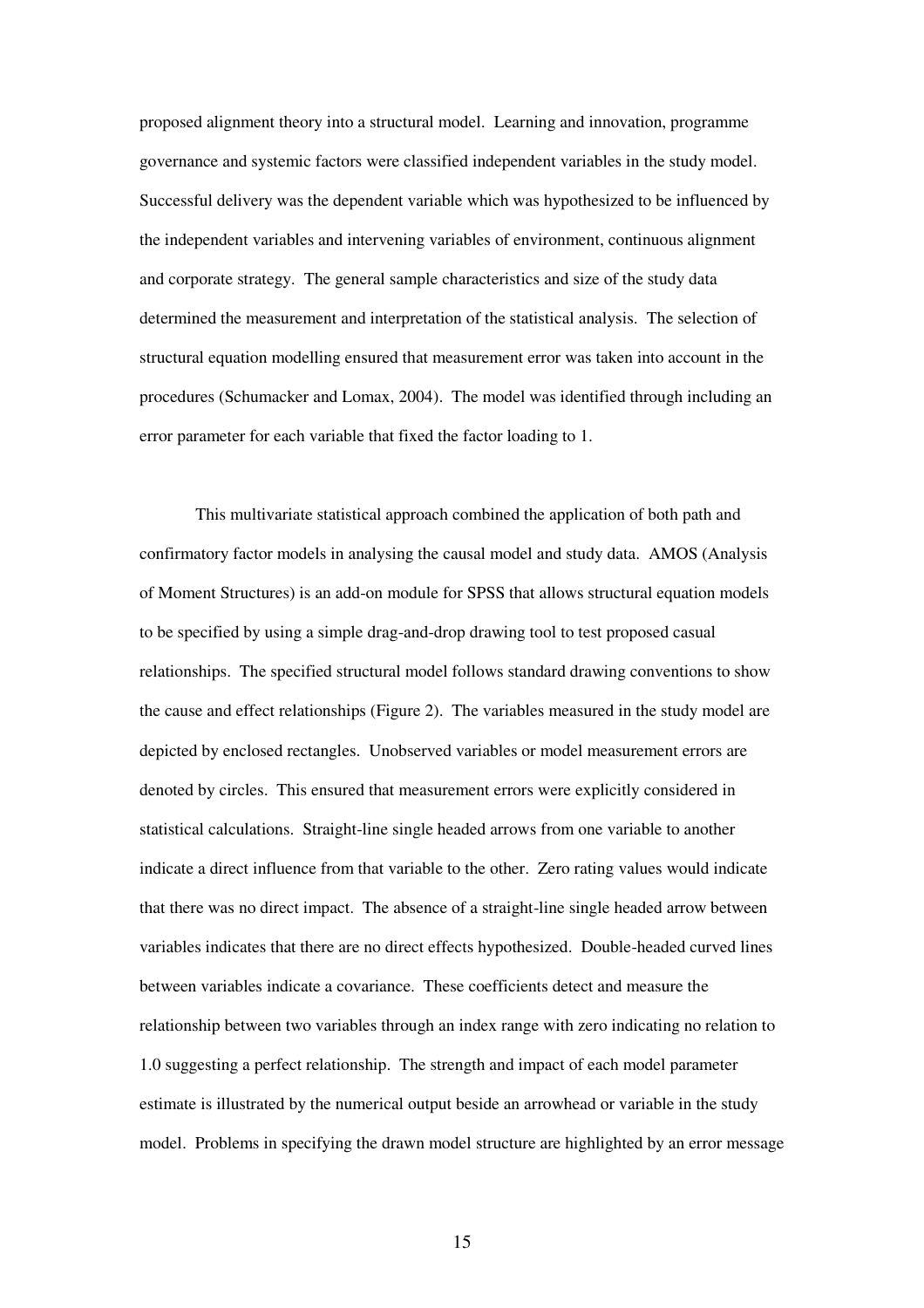or by the AMOS text output not calculating. Measurement and study model modification involved identification with and linking of qualitative data.

#### INSERT FIGURE 2



Fig. 2. Structural equation model drawing conventions

**3.3 Reliability and validity.** The mixed method study design combined the different criteria used for validity and reliability in both qualitative and quantitative research. There were a number of prerequisites that needed to be satisfied before a multivariate analysis could be undertaken. Exploratory data analysis validated the appropriateness of statistical methods and techniques (Table 1). Kurtosis outputs established that outliers in the data sample were not problematic as this can provide misleading values with statistical methods and techniques. The presence of outliers would affect structural equation model fit significance tests. Pearson Correlation coefficient (1911) and two-tailed significance level tests indicated that all variables were significantly correlated. Correlation is a measure of linear dependence between variables. The stronger the correlations, the more power Structural Equation Modelling has to detect an incorrect fitting model. Reliability testing provided an indication of the general quality of the study data. Cronbach's Alpha statistic (1951) was adopted as a measure of the internal consistency and reliability of the study data. This statistical output ranges from any value less than or equal to 1 and provides an unbiased estimate of generalizability. The value of above .70 is recommended although values exceeding .80 are desirable for higher reliability test studies. Cronbach's Alpha statistic output of .831 thus validated that the internal consistency reliability of this analysis was good.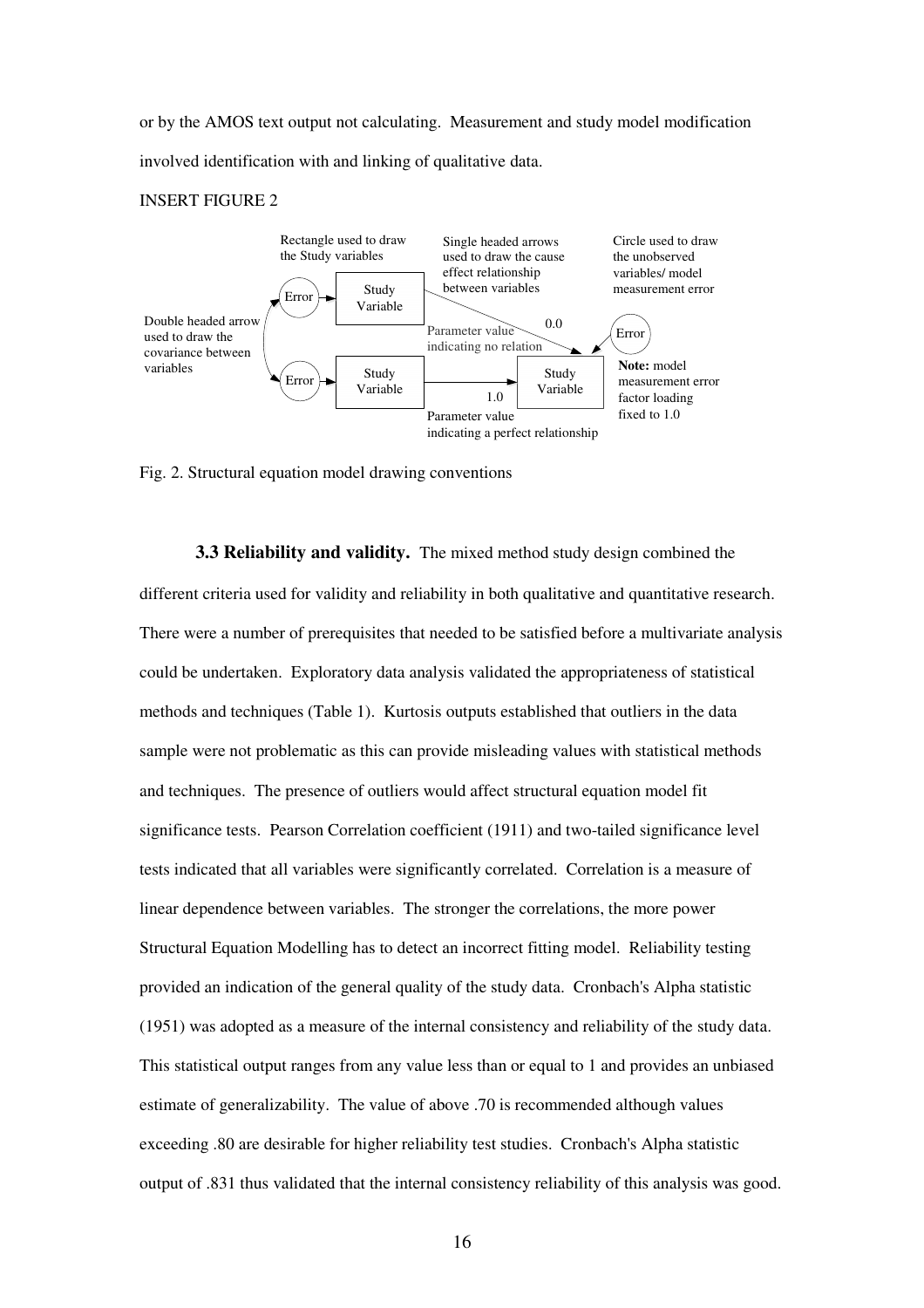The exploratory data analysis procedure concluded that the data was approximately multivariate normal in distribution and suitable for application to Structural Equation Modelling. This classification was essential as small deviations from multivariate normality can lead to a large difference in the Chi-square test. AMOS labels this test global model fit (CMIN). This label will now be adopted throughout the remainder of this paper when referring to the Chi-square test.

#### INSERT TABLE 1

|                                                                     |                 | $\mathbf 1$    | $\overline{2}$ | 3            | $\overline{4}$ | 5                                                        | 6                                     | 7                   | Mean | Std D. |
|---------------------------------------------------------------------|-----------------|----------------|----------------|--------------|----------------|----------------------------------------------------------|---------------------------------------|---------------------|------|--------|
| Strategy                                                            | Correlation     | $\overline{a}$ |                |              |                | $.407***$ $.402***$ $.366***$ $.360**$ $.441**$ $.386**$ |                                       |                     | 2.89 | .695   |
|                                                                     | Sig. (2-tailed) |                | .000           | .000         | .000           | .000                                                     | .000                                  | .000                |      |        |
| <b>Environment Correlation</b>                                      |                 |                | $\overline{a}$ |              |                | .297** .309** .301** .403** .336**                       |                                       |                     |      |        |
|                                                                     | Sig. (2-tailed) |                |                | .002         | .001           | .001                                                     | .000                                  | .000                | 3.23 | .673   |
| Successful                                                          | Correlation     |                |                | $\mathbf{L}$ |                | .503** .485** .442** .454**                              |                                       |                     | 2.93 | .726   |
| Delivery                                                            | Sig. (2-tailed) |                |                |              | .000           | .000                                                     | .000                                  | .000                |      |        |
| Systemic                                                            | Correlation     |                |                |              | $\overline{a}$ |                                                          | $.490^{**}$ . $453^{**}$ . $406^{**}$ |                     |      |        |
| Factors                                                             | Sig. (2-tailed) |                |                |              |                | .000                                                     | .000                                  | .000                | 2.89 | .782   |
| Governance Correlation                                              |                 |                |                |              |                |                                                          |                                       | $.531$ ** $.354$ ** | 2.89 | .758   |
|                                                                     | Sig. (2-tailed) |                |                |              |                |                                                          | .000                                  | .000                |      |        |
| Continuous                                                          | Correlation     |                |                |              |                |                                                          |                                       | $.522***$           |      |        |
| Alignment                                                           | Sig. (2-tailed) |                |                |              |                |                                                          |                                       | .000                | 2.70 | .761   |
| Learning $&$                                                        | Correlation     |                |                |              |                |                                                          |                                       |                     |      |        |
| Innovation                                                          | Sig. (2-tailed) |                |                |              |                |                                                          |                                       |                     | 2.50 | .751   |
| Cronbach's Alpha Reliability Statistics Based on Standardized Items |                 |                |                |              |                |                                                          |                                       | .831                |      |        |

\*\*. Pearson Correlation is significant at the 0.01 level (2-tailed).

# Table 1. Pearson Multivariate Correlation and Cronbach's Alpha Reliability Tests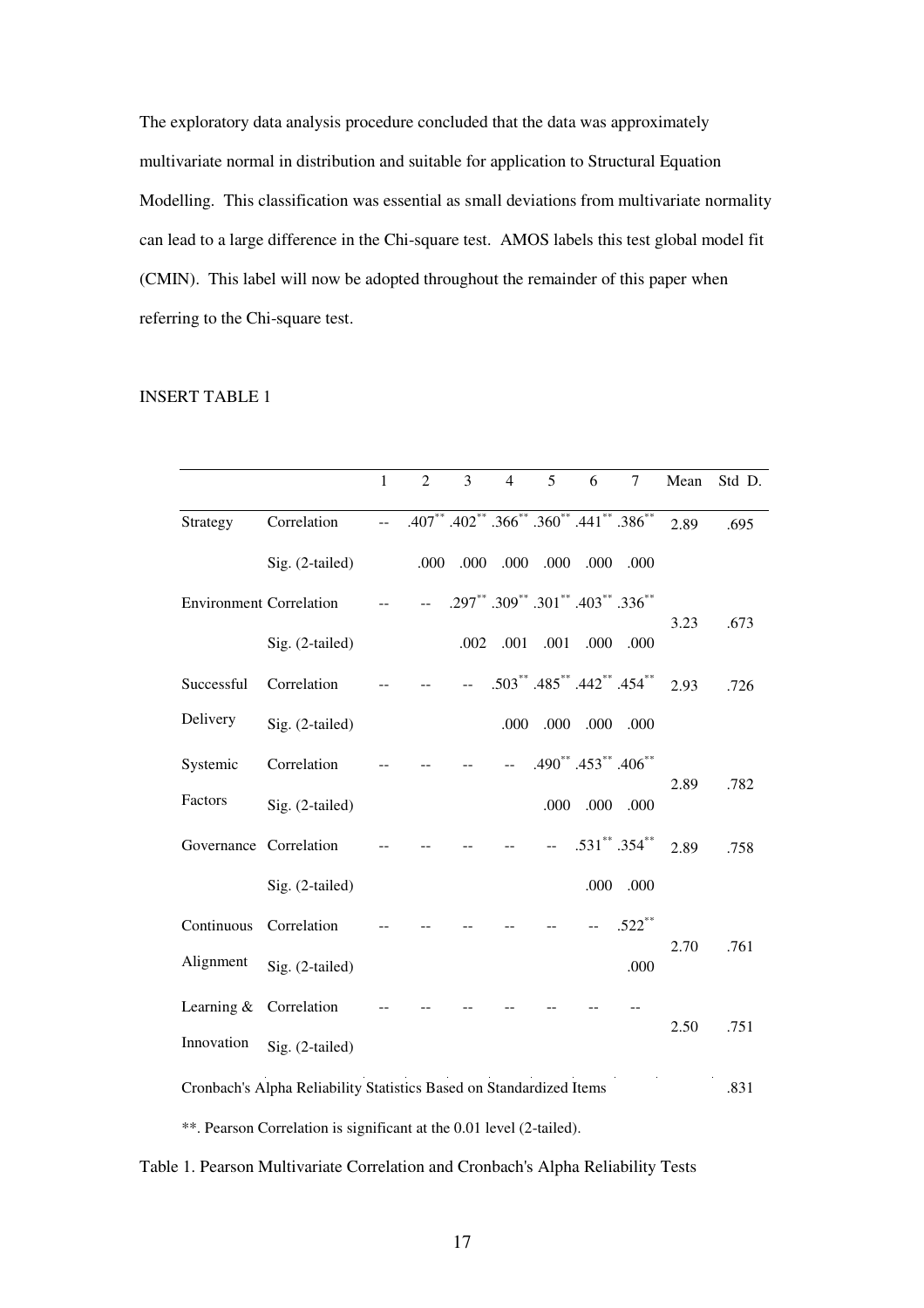Multiple pilot-testing methods were used to refine the standardized questionnaire and qualitative interview structure to validate that the designs were clear, simple and elicited the appropriate responses. Missing data was eliminated with participants of the online survey as this adopted a computer questionnaire which needed a response before progressing and completing the survey. The quality and completeness of the returned email questionnaires was extremely high. The only incidence of missing data was clarified by a follow-up email. Structural Equation Modelling used interval data from the questionnaire for testing purposes. Randomised selection was adopted for the interview informants to address the amount of diversity bias evident from the quantitative data phase. This ensured that a representative sample could be generalised across the wider programme management community. The semi-structured interviews focused on rigorous subjectivity by respondent validation of the quantitative research findings. This involved asking questions such as 'does the model structure make sense?' and 'are the relationship paths representative of your experience?'. Respondents were then encouraged to justify opinions and provide alternative explanations. This facilitated understanding and interpretation of relationships between study variables.

Structural Equation Model validation essentially involved statistical and theoretical evaluation of model fit. The selection of appropriate statistical fit measures considered issues such as sample size and overall complexity of the model. These tests are based on the assumption that the correct and complete relevant data have been modelled. The study sample size adopted a lower limit of 100 respondents as proposed by some authors (Chen, Bollan, Paxton, Curran, and Kirby, 2001; Gagne and Hancock, 2006). Unobserved error variables were included to explicitly depict the unreliability of measurement in the model. This allows the structural relations between variables to be accurately estimated. Criteria for study model fit and testing were determined from the size of the study data and sample multivariate characteristics. Model validation was determined through global model fit (CMIN), root-mean-square error of approximation (RMSEA), goodness-of-fit index (GFI)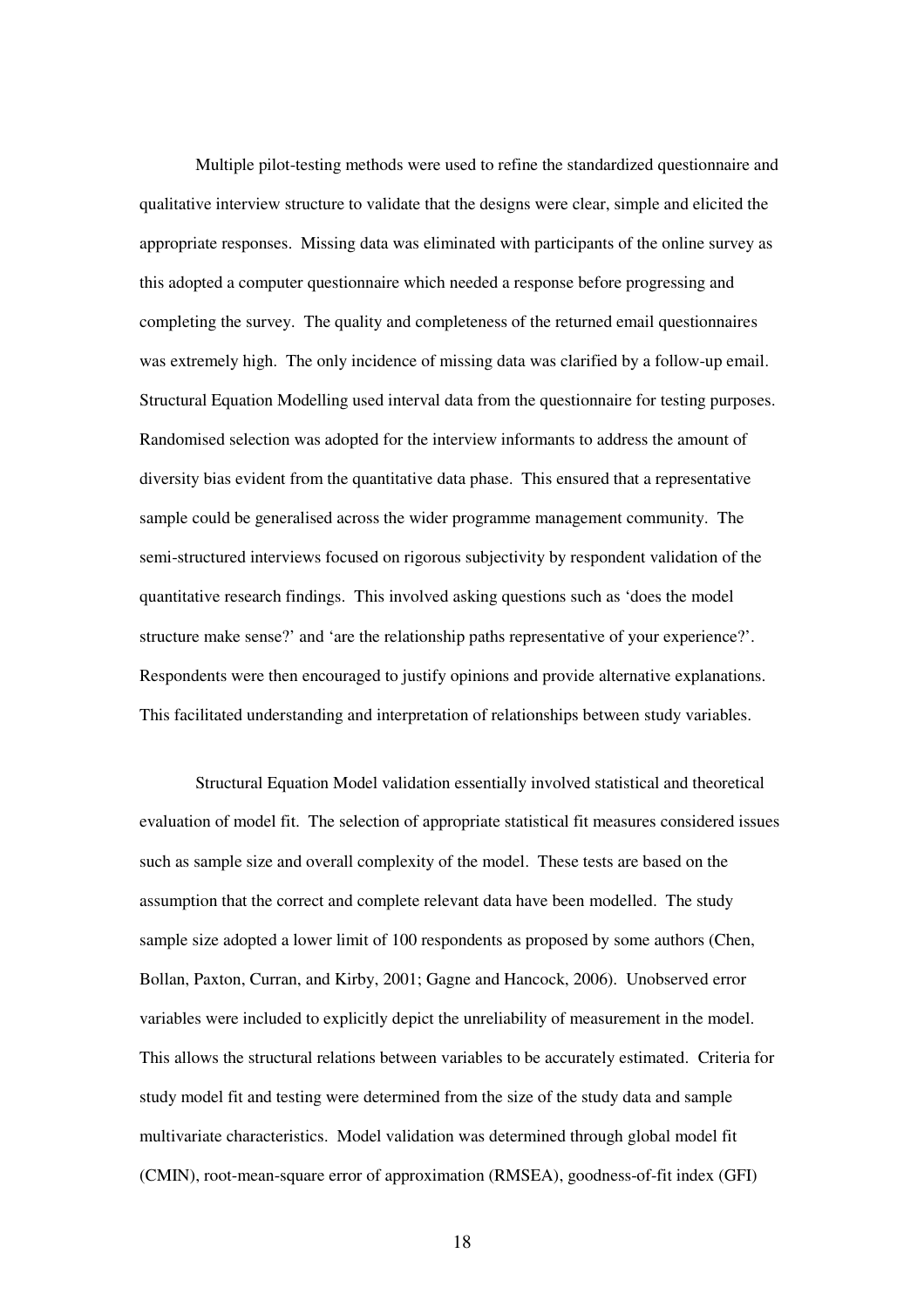and other normalised model fit measures. Global model fit (CMIN) of zero illustrate a perfect model fit although it is generally accepted that this is impractical in reality. For reasonable sample sizes, a difference enough to produce a Global model fit (CMIN) in the region of the Degrees of Freedom (DF) would suggest a close model fit. The root-mean-square error of approximation (RMSEA) was adopted as this provides an output that does not penalise model complexity. Modification index results following a specification search illustrated the reliability of the relation paths drawn in a specified Structural Equation Model.

**3.4 Data analysis.** Study model modification followed an iterative process between the Structural Equation Model statistical analysis (Arbuckle, 2007) and model structure theoretical validation through semi-structured interviews (Silverman 2006). The best-fitting model which is also consistent with theory is selected. Structural Equation Models combine measurement models (e.g., reliability tests) with structural models (e.g., regression weights). This is based on data-driven model fitting. AMOS provided automated modification indices as an alternative to manual model-building and model-trimming. Model fit was firstly measured on the closeness of the study sample variance-covariance matrix. Modification needed to satisfy this measurement criteria and the need to have theoretical meaningfulness. Statistical model cross-validation through semi-structured interviews established problems in the structure of the model. This resulted in the model structure being redefined so the variables were arranged differently affecting path relations (Figure 1).

The model estimates were then recalculated. This involved the AMOS automated modification function through indicating that all the model correlations and direct relations from the independent variables to the intervening variables were optional. This supported the potential of further model refinement by removing poorly weighted relationship parameters following the specification search. This provided a multiplicity of other models that fitted the data and identified potential adjustments that could be made to the model. The AMOS text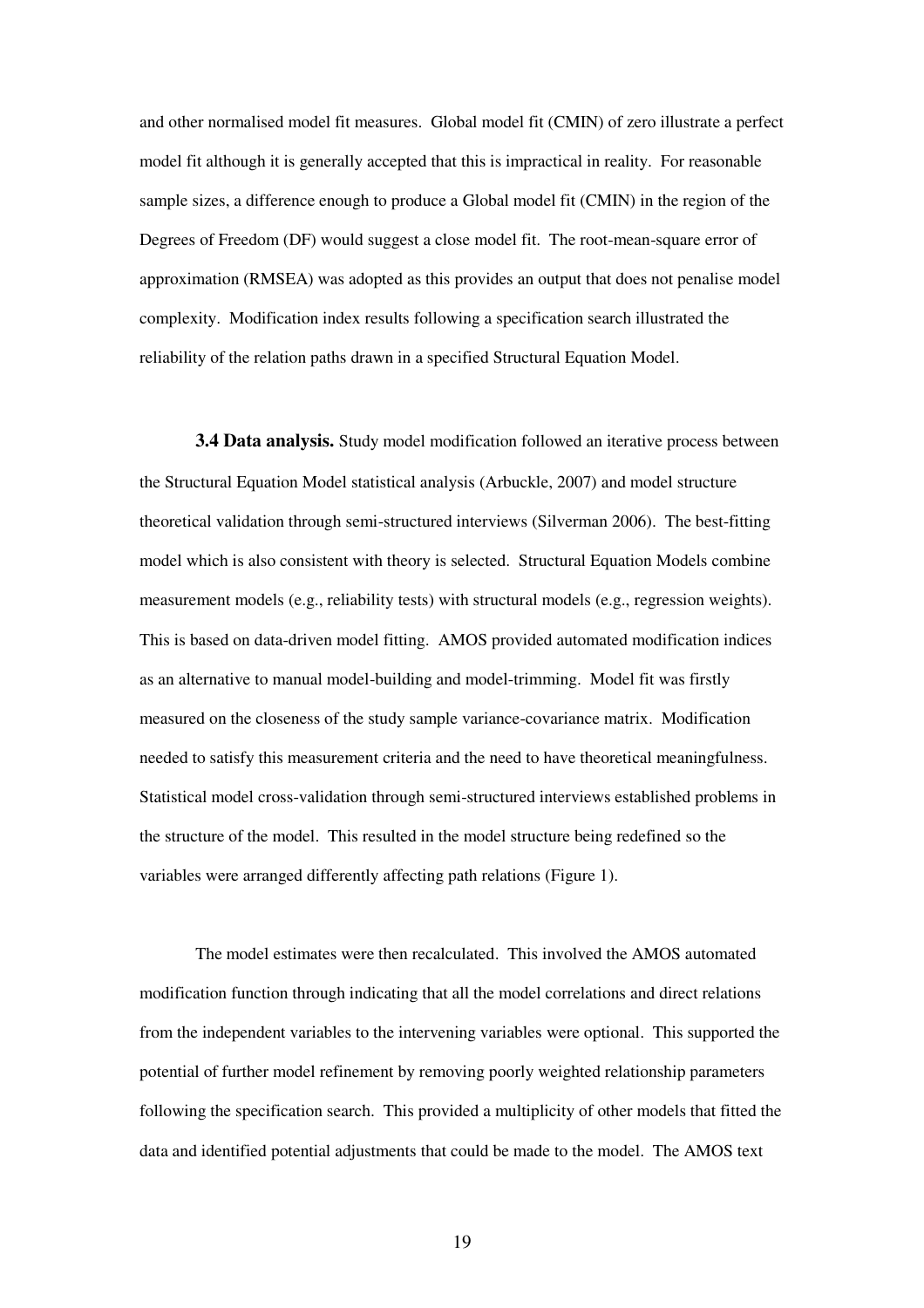output indicated the estimated change and reliability in the new path coefficient for each alternative model proposed. Improvement in model fit was measured by a reduction in Global model fit (CMIN). The statistical model output indicated that overall model fit was adequate and could not be further statistically improved (Table 2 and Figure 2). The model structure was then further refined to provide a theoretically validated model. This introduced a new variable that could not be statistically measured.

#### **4. Results**

The email-driven survey provided a response rate of 31% (81 No.). The web survey had a larger population but significantly lower response rate of 1% (29 No.) reducing the overall study response rate to 5% (110 No.). This provided some concern regarding statistical significance. Various studies have concluded that a lower response rate does not necessarily differentiate reliably between accurate and inaccurate data (Visser et al. 1996; Keeter et al. 2006). The findings of these studies found that much lower response rates were only minimally less accurate. The 29 web survey respondents were included as they provided a rich source of expert data but more importantly this enhanced the sample size to improve statistical model significance. Survey respondents were reasonably dispersed over 4 programme management practice-related groups – expert  $(25\%)$ , senior managers  $(27\%)$ , programme managers (21%) and project-related roles (27%). An evaluation of Hoelter's (1983) critical N from the model output suggests that the largest model sample size required at a significance level of 0.05 is a threshold of 37. This provided reasonable confidence of sample size adequacy  $(N = 110)$  against concerns of statistical significance.

The statistically modified model is illustrated in figure 3 following measurement model reliability testing. An analysis of the number of distinct parameters ( $NPAR = 25$ ) and the number of degrees of freedom ( $DF = 3$ ) determined that the model was complex. This outcome will provide conflicting results with some model fit measures that attempt to balance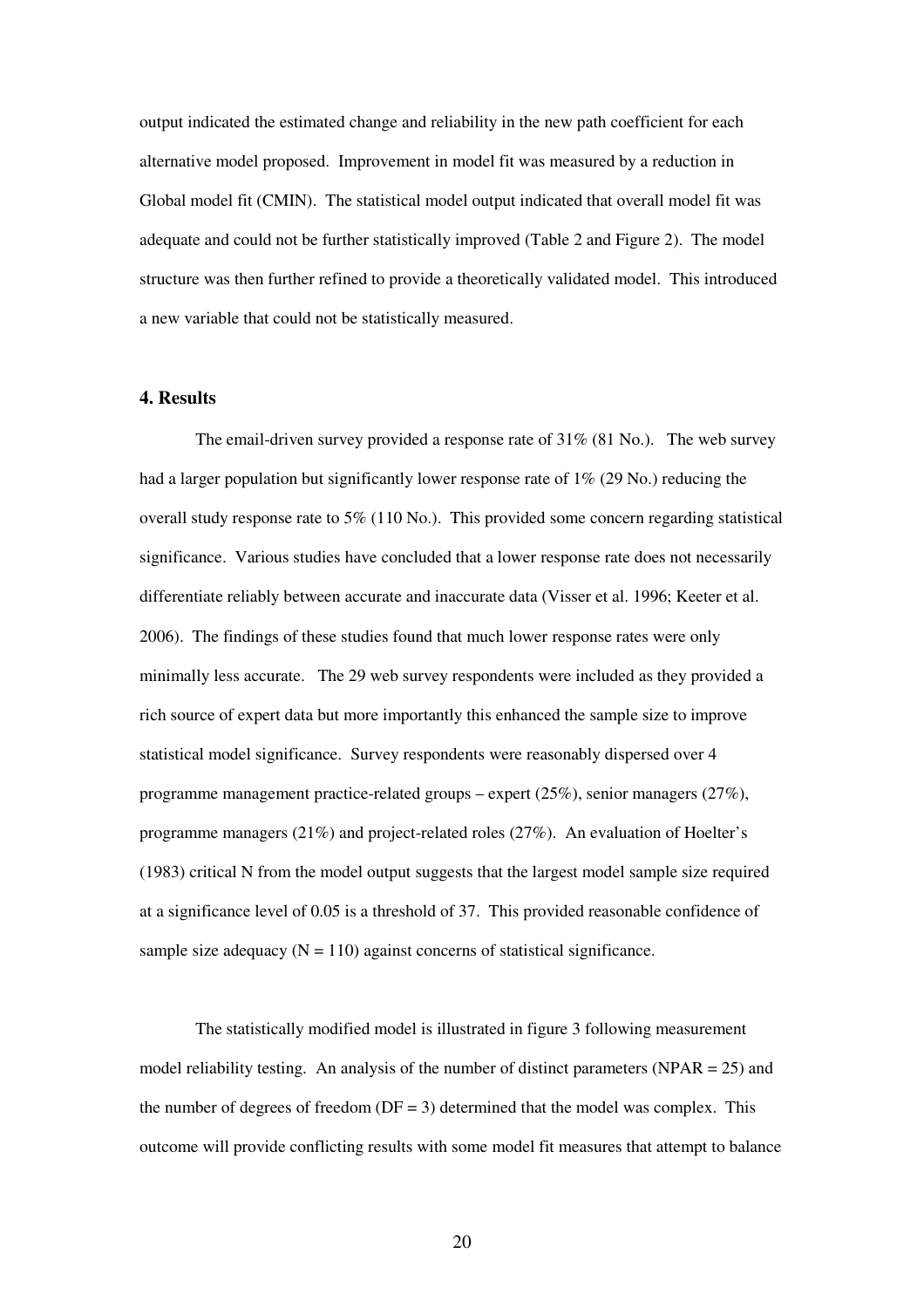parsimony or simplicity against model complexity. The root-mean-square error of approximation (RMSEA) provides an output that does not penalise model complexity. The modified model has an output of .248 that exceeds the reasonable error approximation of .1 suggested by Browne and Cudeck (1989). This suggests poor model fit although RMSEA can be misleading when the minimum sample discrepancy function (CMIN/DF) is small and sample size is not large  $(> 200)$ . Figure 3 illustrates the modified model which provides an adequate Global model fit (CMIN =  $23.156$ ) with the minimum sample discrepancy function being satisfactory (CMIN/DF =  $7.719$ ). The minimum sample discrepancy function (CMIN/DF) attempts to make Global model fit (CMIN) less dependent on sample size. The minimum sample discrepancy function (CMIN/DF) should be close to 1 for perfect fitting models. Global model fit (CMIN) for models involving 75 to 200 cases are a reasonable measure of model fitness. However, complex models are more likely to have a good Global model fit (CMIN). P-values for Global model fit (CMIN) for sample sizes less than 200 are also useful as this measure is a function of sample size (p=.000).

#### INSERT FIGURE 3



Fig. 3. Statistically modified Structural Equation Model

Other measures of model fit needed considered along with Global model fit (CMIN). The objective was to find the most parsimonious model which is well-fitting by a selection of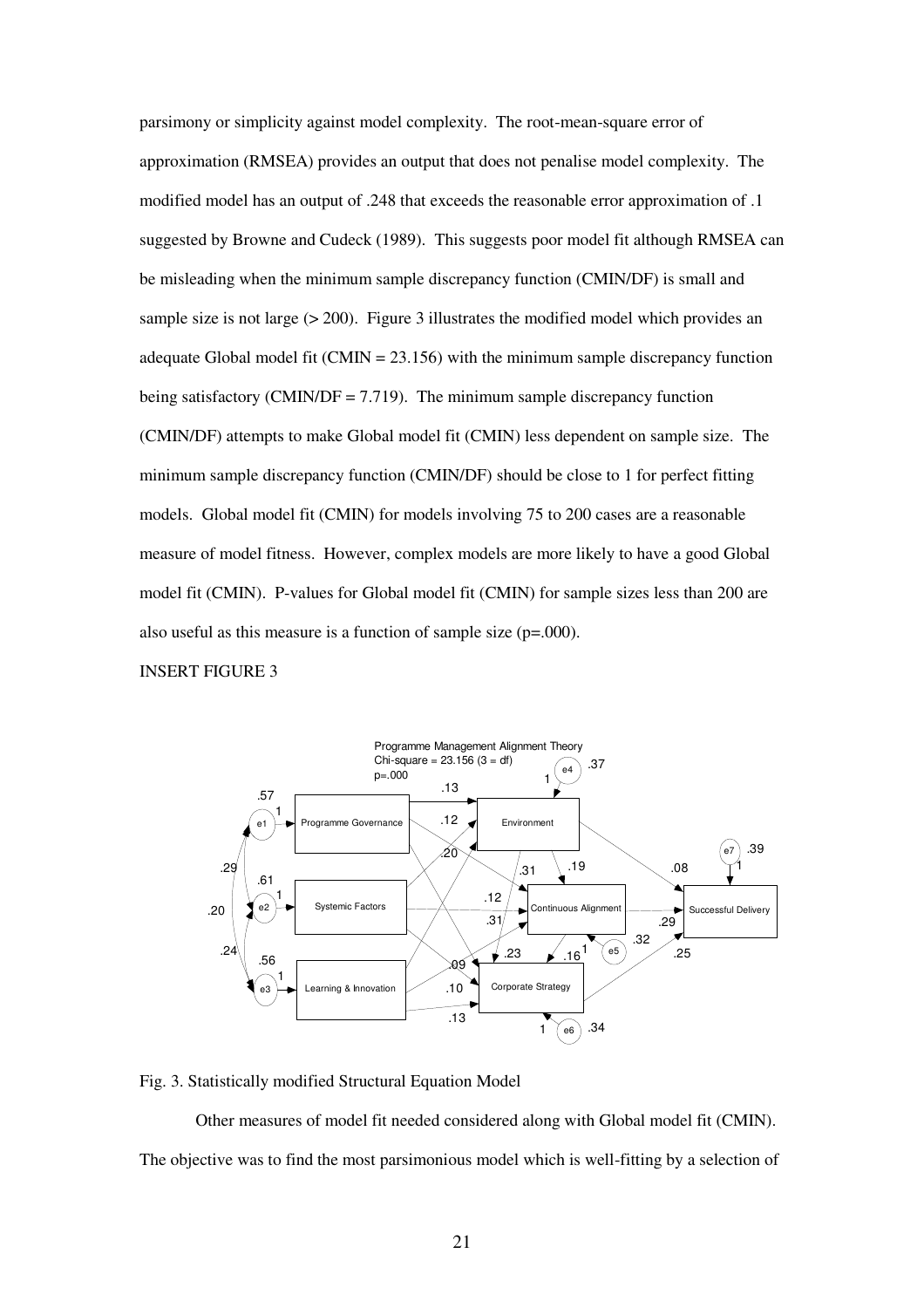goodness of fit tests. Comparison against a baseline model allows a further evaluation against the saturated (e.g. guaranteed to fit any set of data perfectly) and independence models (e.g. severely constrained to provide a poor fit) through a number of indices. These fitness measures are normalised to fall between the ranges 0 to 1 with an output close to 1 indicating a good fit. Jöreskog and Sörbom's (1984) goodness-of-fit index (GFI) supports this outcome of good model fit (GFI = 0.948). The Bentler-Bonett (1980) normed fit index (NFI) further suggests a good model fit (NFI = 0.900) although results less than this value indicate that substantial improvement is required. Bollen's (1989b) incremental fit index (IFI) and Bentler (1990) comparative fit index (CFI) both indicated a very good model fit (IFI =  $0.912$  and CFI  $= 0.904$ ).

Parsimony adjusted measures provide an estimate of the required parameters to achieve a specific level of model fit. This rewards parsimonious models with relatively few parameters to estimate in relation to the number of variables and relationships in the model. Some researchers oppose penalising models with more parameters. There is no commonly agreed-upon cut-off value for an acceptable model although some authors use above 0.50 and others 0.60 (Preacher, 2006). The James, Muliak and Brett (1982) parsimonious normed index (PNFI =  $0.129$ ) and parsimonious comparative fit (PCFI =  $0.129$ ) suggest poor model fit. These results are influenced by model complexity. This measure of fit thus offers little in contributing to the selection of the best-fitting model other than for assessment after consideration of goodness of fit measures among proposed competing models.

Path correlation coefficients in the model needed interpreted once a good-fitting model had been accepted. Regression weight significance tests for each parameter relationship in the structural model are given in Table 2. The first column is labelled parameter Estimate with the next column indicating the Standard Error (S.E.) for each parameter. The Critical Ratio (C.R.) is the Estimate divided by the S.E. Any critical ratio that exceeds 1.96 in size would be identified significant using a significance level of 0.05.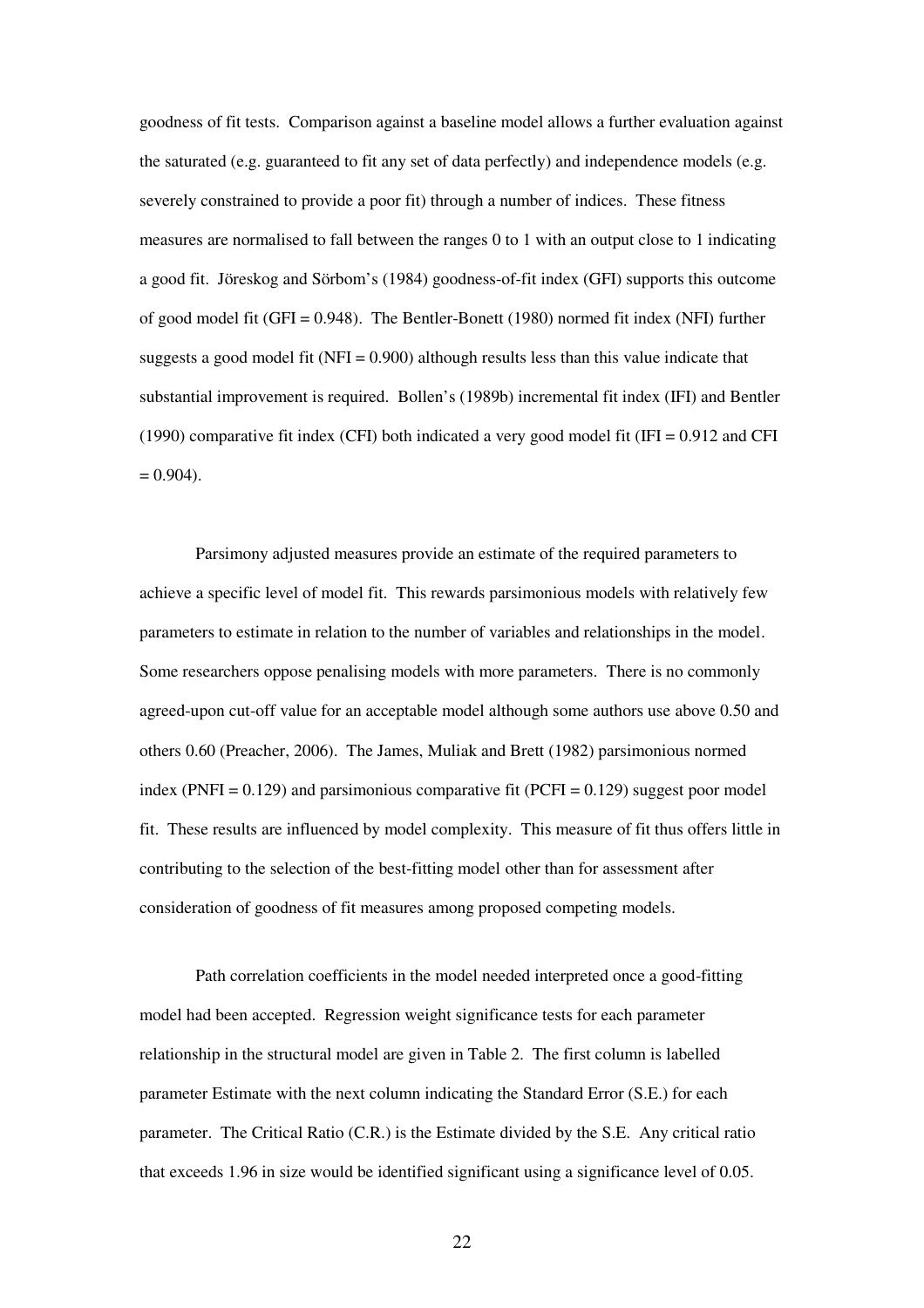The S.E. is only an approximation and therefore may not be the best approach in determining parameter significance and suggests caution with interpretation. Individual parameter values can also be affected by sample size with Anderson (1984) recommending sample sizes exceed 150 for reasonable and stable parameter relationship estimates. Structural path coefficients are the effect sizes calculated by AMOS. These are displayed above their respective arrows in the structural drawing diagram (0.8 high, 0.5 moderate, less than 0.2 low).

INSERT TABLE 2

| <b>Description of Path</b>           |                       |      |                 | Estimate S.E. C.R. P Standardised Estimate |      |
|--------------------------------------|-----------------------|------|-----------------|--------------------------------------------|------|
| Environment                          | <--- Governance       | .134 | .091 1.473 .141 |                                            | .151 |
| Environment                          | <--- Systems          | .124 | .090 1.378 .168 |                                            | .144 |
| Environment                          | $\leftarrow$ Learning | .201 | .087 2.293 .022 |                                            | .224 |
| Alignment                            | <--- Systems          | .122 | .084 1.457 .145 |                                            | .125 |
| Alignment                            | <--- Environment      | .191 | .088 2.171 .030 |                                            | .169 |
| Alignment                            | <--- Governance       | .312 | .084 3.705      | ***                                        | .311 |
| Alignment                            | $\leftarrow$ Learning | .308 | .082 3.741      | ***                                        | .304 |
| Strategy                             | <--- Environment      | .233 | .093 2.515 .012 |                                            | .226 |
| Strategy                             | <--- Alignment        | .160 | .099 1.621 .105 |                                            | .175 |
| Strategy                             | <--- Governance       | .086 | .092 .932 .352  |                                            | .094 |
| Strategy                             | <--- Systems          | .101 | .087 1.167 .243 |                                            | .114 |
| Strategy                             | <--- Learning         | .129 | .090 1.436 .151 |                                            | .140 |
| Successful Delivery <--- Environment |                       | .084 | .102 .826 .409  |                                            | .078 |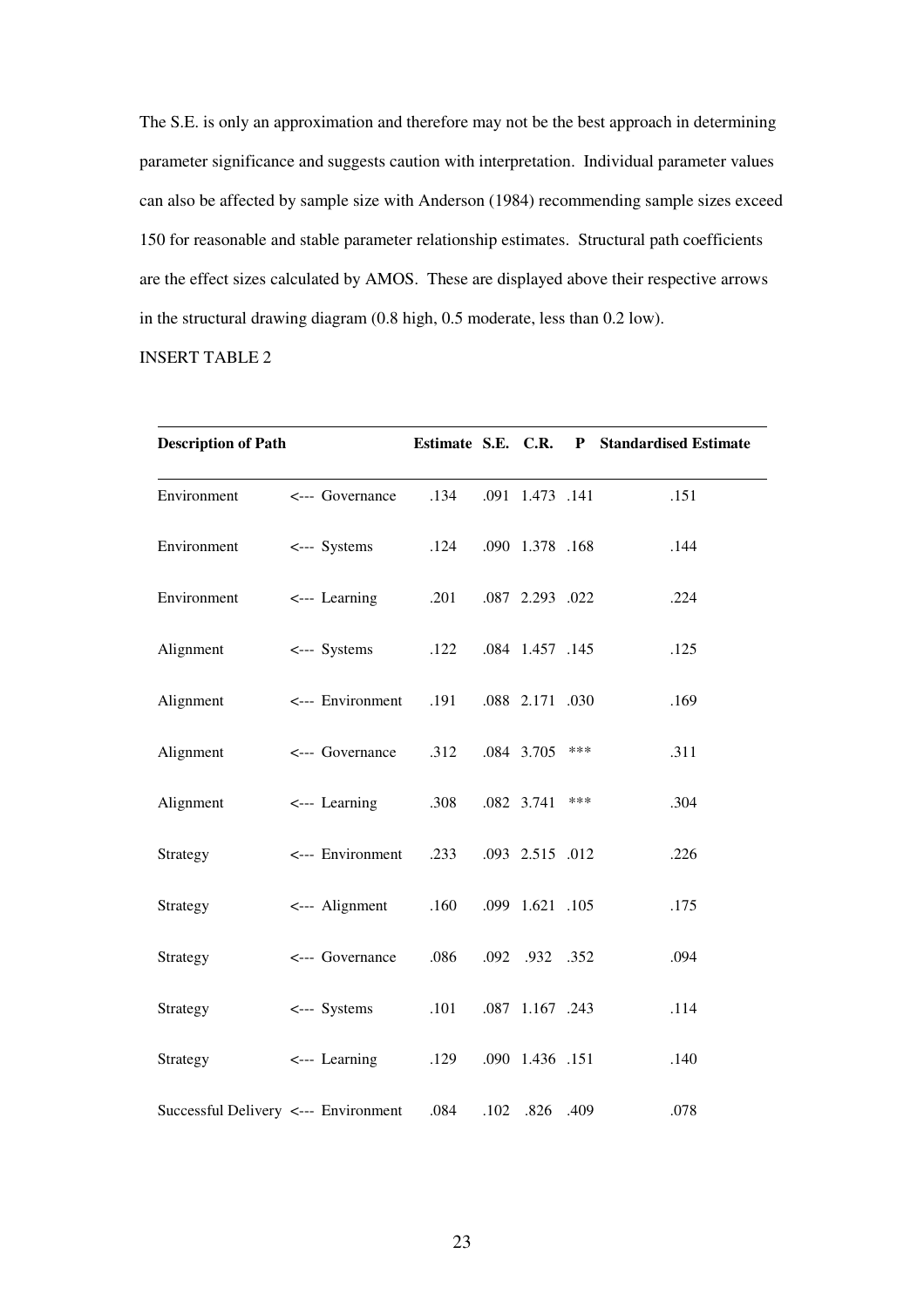| Successful Delivery $\leq$ --- Alignment | .293 | .091 3.201 .001 | .307 |
|------------------------------------------|------|-----------------|------|
| Successful Delivery <--- Strategy        | .246 | .100 2.454 .014 | .236 |

Table 2. Regression Weights and Standardised Regression Weights

All correlation coefficients for the variables that represent the critical programme elements are positive in direction and have moderate strength (0.20 to 0.29). The C.R. for each of these are statistically significant (C.R. = 3.927, 4.595 and 3.487). This indicates that there is a closely defined relationship between the critical programme variables suggesting a finely balanced direct correlated effect on the intervening variables. The continuous alignment intervening variable is directly influenced the greatest from the collective strength of all the independent variables (0.31, 0.12 and 0.31). Both the governance and learning and innovation variables are deemed statistically significant (C.R.  $=$  3.705 and 3.741 respectively) although the systemic variable is insignificant (C.R. 1.457,  $p = 0.145$ ). The dominant independent programme variable in relation to strength impact is learning and innovation (0.13, 0.31 and 0.20).

The relationship paths from the environment variable to continuous alignment and strategy are both statistically significant (C.R. 2.171,  $p = 0.030$  and 2.515,  $p = 0.012$ ) respectively). The environment variable has a direct (C.R.  $0.826$ ,  $p = 0.409$ ) and indirect effect on the successful delivery dependent variable through both the continuous alignment and corporate strategy intervening variables. Continuous alignment also has a direct (C.R.  $3.201$ ,  $p = 0.001$ ) and indirect effect on the successful delivery dependent variable through corporate strategy. Continuous alignment and corporate strategy have a moderate direct individual effect but a strong collective influence on successful delivery (0.29 and 0.25 respectively). The environment variable has a low direct impact on successful delivery (0.08) but moderately contributes indirectly through two other intervening variables (0.19 and 0.23).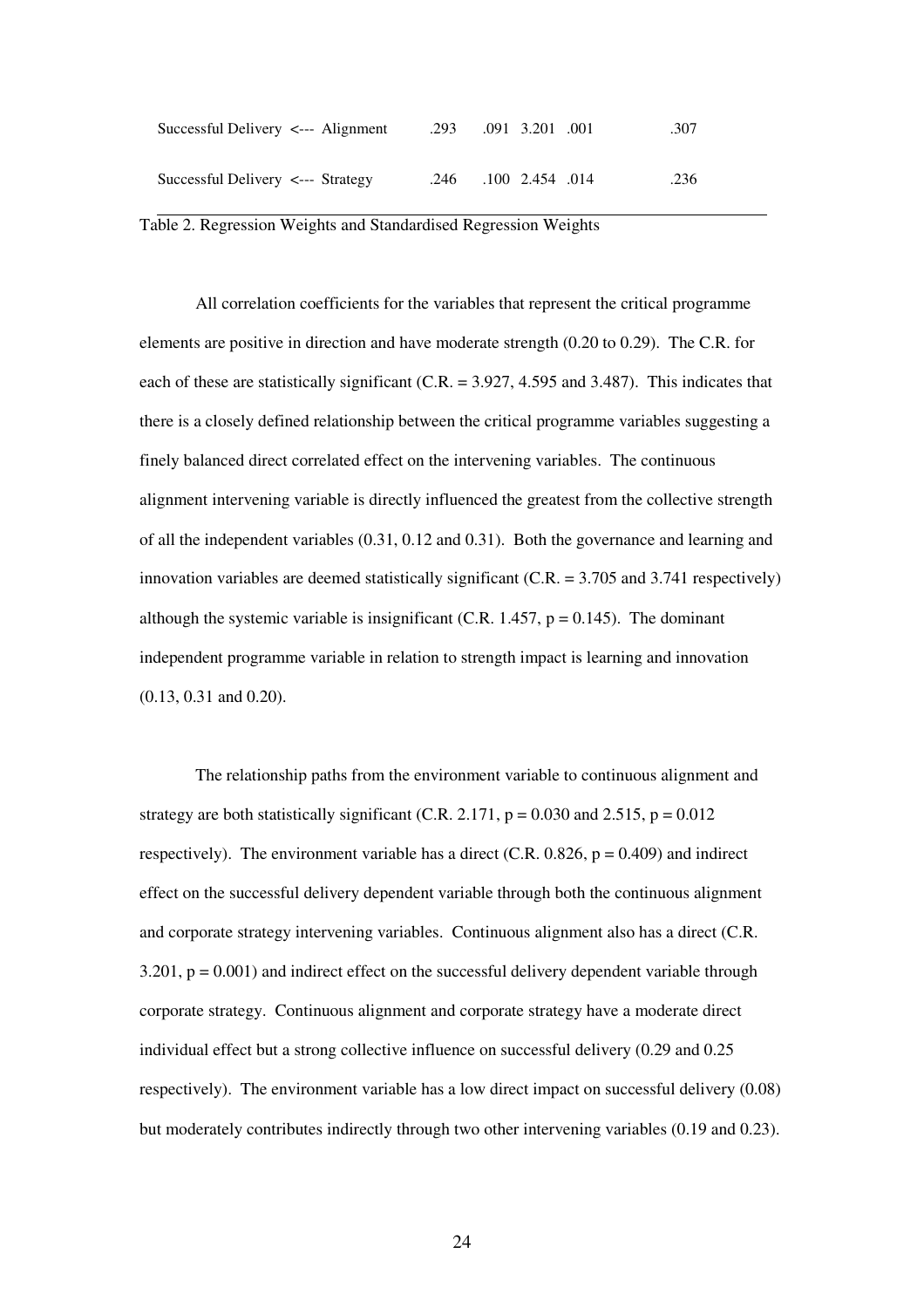Table 3 further summarises the testing of hypothesized relation pathways in the accepted study model ( $CR > 1.96$ , significant at  $p = .05$  level).

# INSERT TABLE 3

| <b>Description of Relationship Path</b> |                                    | <b>Path Coefficients</b> | <b>Critical</b> | P-value | <b>Result</b> |
|-----------------------------------------|------------------------------------|--------------------------|-----------------|---------|---------------|
|                                         |                                    | (Estimate)               | Ratio (C.R.)    |         |               |
| H1                                      | Successful Delivery<---Strategy    | .246 (Moderate)          | 2.454           | .014    | Significant   |
|                                         | Design<---Strategy                 | No data                  | No data         | No data | Untested      |
| H2                                      | Alignment<---Environment           | $.191$ (Low)             | 2.171           | .030    | Significant   |
|                                         | Strategy <---Environment           | .233 (Moderate)          | 2.515           | .012    | Significant   |
|                                         | Successful Delivery<---Environment | $.084$ (Low)             | .826            | .409    | Insignificant |
| <b>H3</b>                               | Successful Delivery <--- Strategy  | .246 (Moderate)          | 2.454           | .014    | Significant   |
|                                         | Successful Delivery<---Environment | $.084$ (Low)             | .826            | .409    | Insignificant |
|                                         | Successful Delivery<---Alignment   | .293 (Moderate)          | 3.201           | .001    | Significant   |
| H <sub>4</sub>                          | Environment<---Systems             | $.124$ (Low)             | 1.378           | .168    | Insignificant |
|                                         | Alignment<---Systems               | $.122$ (Low)             | 1.457           | .145    | Insignificant |
|                                         | Strategy <---Systems               | $.101$ (Low)             | 1.167           | .243    | Insignificant |
| H <sub>5</sub>                          | Environment<---Governance          | $.134$ (Low)             | 1.473           | .141    | Insignificant |
|                                         | Alignment<---Governance            | .312 (Moderate)          | 3.705           | ***     | Significant   |
|                                         | Strategy <---Governance            | $.086$ (Low)             | .932            | .352    | Insignificant |
| <b>H6</b>                               | Strategy <---Alignment             | $.160$ (Low)             | 1.621           | .105    | Insignificant |
|                                         | Successful Delivery <--- Alignment | .293 (Moderate)          | 3.201           | .001    | Significant   |
| H7                                      | Environment<---Learning            | .201 (Moderate)          | 2.293           | .022    | Significant   |
|                                         | Alignment<---Learning              | .308 (Moderate)          | 3.741           | ***     | Significant   |
|                                         | Strategy <---Learning              | $.129$ (Low)             | 1.436           | .151    | Insignificant |
| H8                                      | Learning <--- Design               | No data                  | No data         | No data | Untested      |
|                                         | Systems <--- Design                | No data                  | No data         | No data | Untested      |
|                                         | Governance <--- Design             | No data                  | No data         | No data | Untested      |

Table 3. Tests of hypothesized relation pathways (P-value <0.05)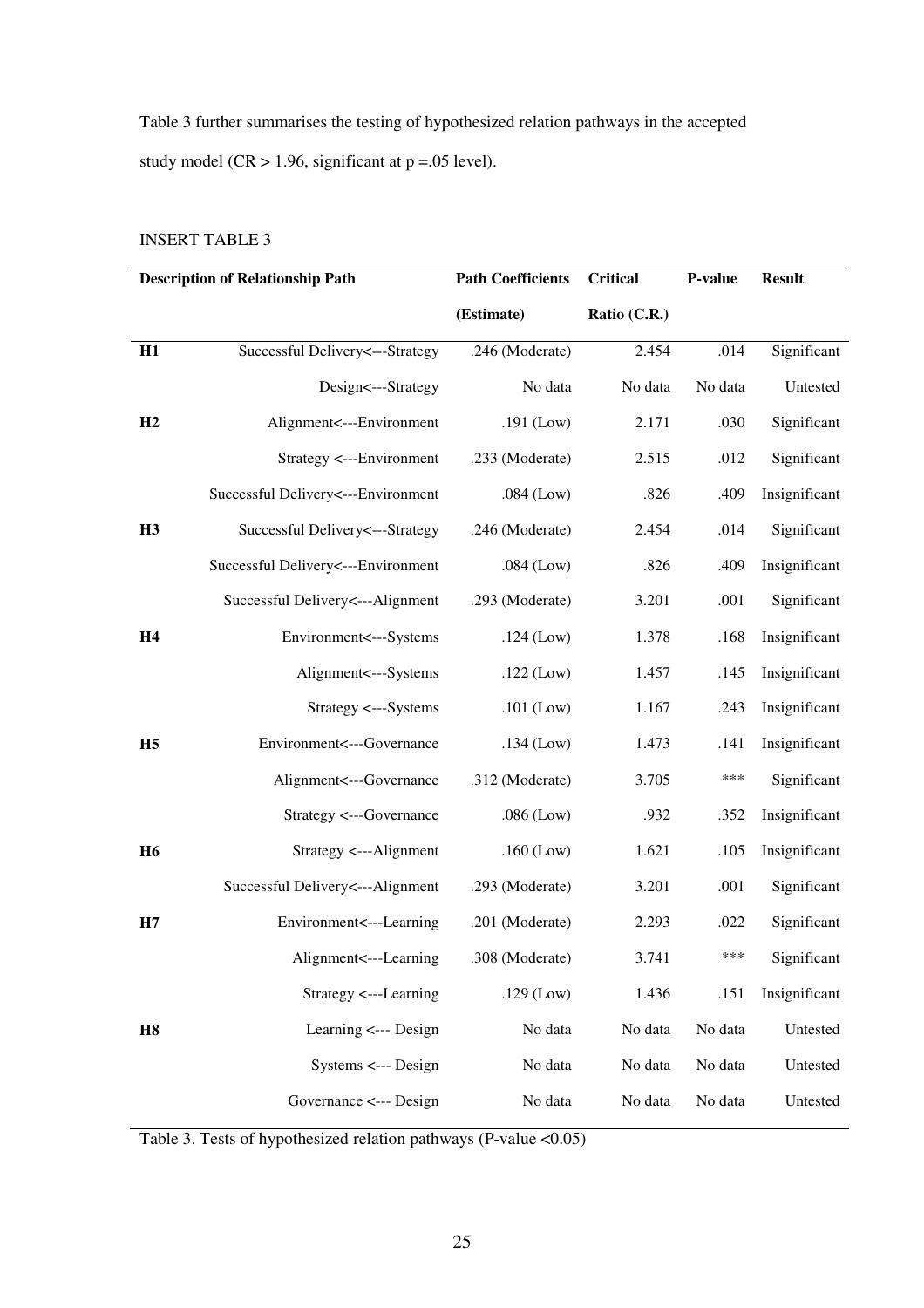The findings of the statistical investigation suggest that the independent variables are predicators of successful programme delivery through the complex interaction of the intervening variables. The outcome of the analysis illustrates that the model is complex with relationships being very precariously balanced. The modified model offers an empirical explanation of the critical relationships involved for continuous alignment and successful delivery. The results of this mathematical maximisation procedure are sample specific and can only be generalised to the study population. This provides a causal model that articulates but does not conclude causal assumptions. The semi-structured interviews further validated the relationship and importance of the statistical analysis impact weighting for each parameter. An underlying theme that emerged from each interview was the need to make more clearly explicit the activity of programme design. This provided a strong justification for the importance and inclusion of programme design in the study model. The inclusion and visibility of this variable was further supported by expanding the necessary dynamic feedback from corporate strategy. The model structure was revised accordingly (Figure 4). Quantitative data had already been gathered so the modified and theoretically validated model could not be statistically tested further.

#### INSERT FIGURE 4

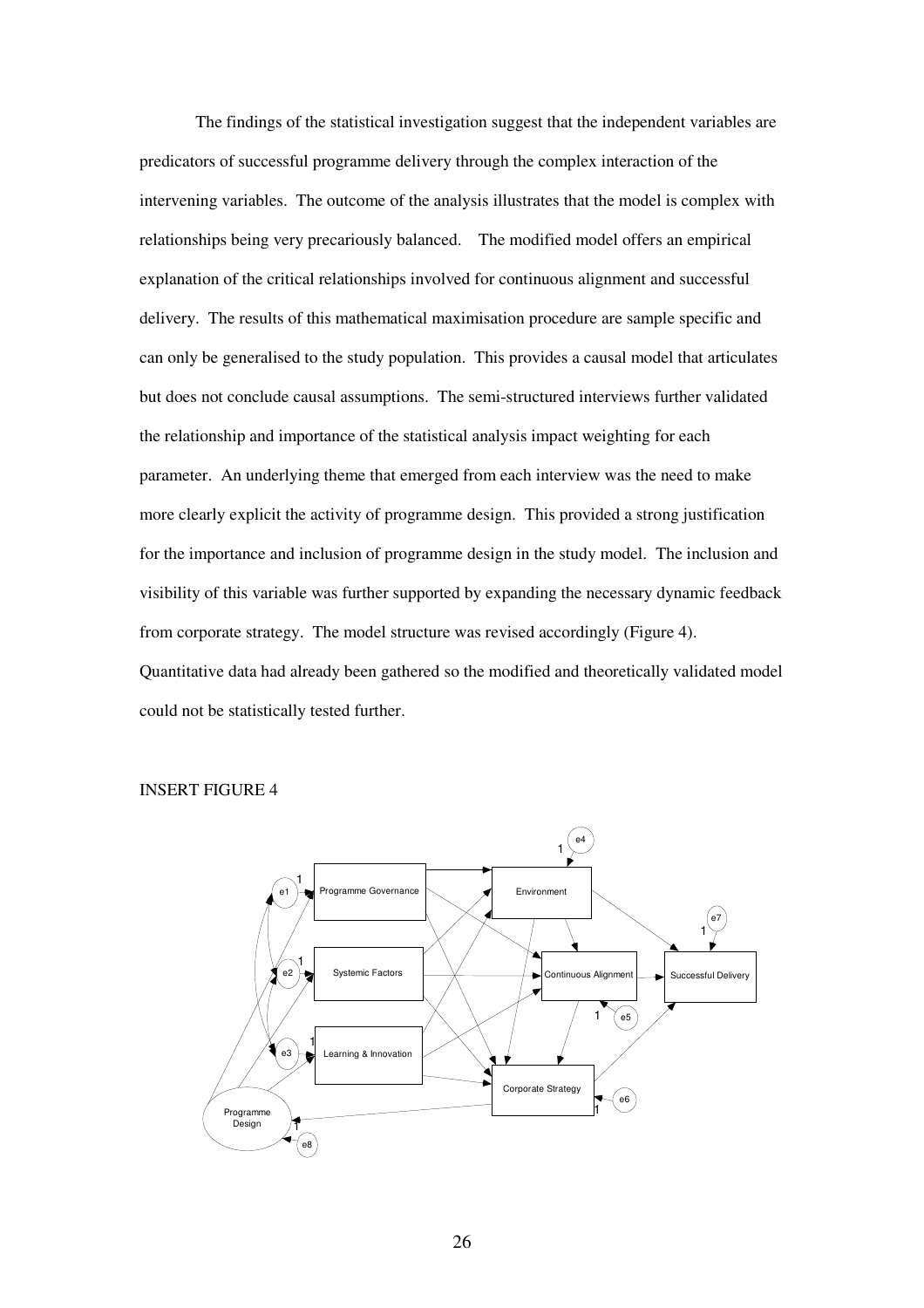#### Fig. 4. Statistically Modified and Theoretically Validated Model

### **5. Discussion**

The study was designed to advance the development of an alignment theory for programme management through a rigorous theory-building process. Structural Equation Modelling was selected as a technique that was used to estimate, analyse and test the study model that specified relationships among variables. This allowed testing and validation of already constructed theories involving an evaluation of structure and model fit. Semistructured interviews were discovery-focused which uncovered contradictions and new ways of thinking in the study model. This resulted in the re-specification of the structural model variables and validation of the accepted conceptual model. The strength of structural coefficient paths in the model needed assessing as goodness-of-fit measures do not provide absolute guarantee that each particular part of the model fits well. The structural model was evaluated by modification indices that report the improvement in fit that results from adding or deleting an additional path to the model. This introduced competing models and the evaluation of individual parameters. Modification indices results suggested that model adjustments would make no further improvements to Global model fit (CMIN). Modifications also needed to have substantive sense and theoretical validation.

Model evaluation is one of the most disputed and difficult issues connected with structural modelling (Arbuckle, 2007). Structural Equation Models are generally considered a good fit if the value of the global model fit (CMIN =  $23.156$ , p = 000) and badness of fit index (RMSEA = .248) test is adequate, and at least one incremental fit index (GFI =  $0.948$ ), and one baseline fit measure (NFI =  $0.900$ ; IFI =  $0.912$  and CFI =  $0.904$ ) meet the predetermined criteria. The study model satisfies and in some cases exceeds this convention with the exception of Badness of fit index (RMSEA). The minimum sample discrepancy function (CMIN/DF) and study sample size make RMSEA difficult to interpret. This may be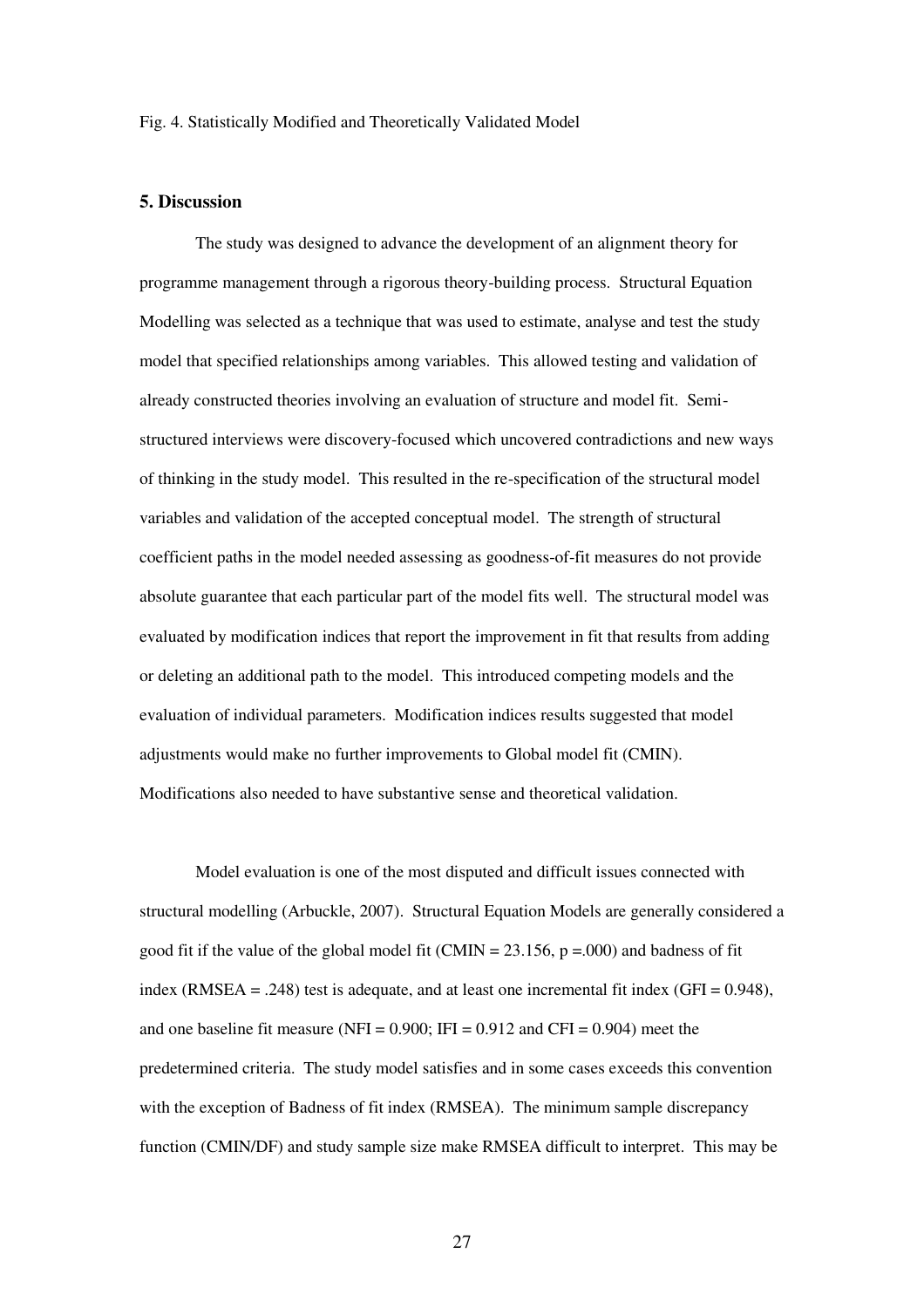deceptive and not necessarily indicate a poorly fitting model. The structural model could be considered adequate against prescribed measures of fit providing a model that conveys causal assumptions. The meaning of causal needs interpreting with care as structural equation modelling does not confirm that an accepted model produces validated causal conclusions. The research framework provided convergence and corroboration of findings resulting in the statistically modified and theoretically validated model. This was responsive to changes in the unfolding of the study. The study model was only partly statistically tested due to insufficient data. This revealed weaknesses in the research design and methodology that needed to firstly validate the structural model and hypotheses before administrating the test instrument to the wider study population.

The qualitative research aspects of the study design offered a richness and depth of understanding unlikely to be achieved with a standalone quantitative approach. Some interesting issues were exposed relating to underlying relations in the study model most notably relating to strategy, learning and programme design. There was reasonably clear demonstration that strategic vision was being translated into programmes. Programme lifecycle phases of design and transition were found to be particularly problematic in practice by interview respondents. This emphasized that strategy was a rather ambiguous phenomena in practice. The creation of strategy was seen to be an easier process than implementation. This reinforced that organisations were complex systems. Strategic management was principally perceived by interview respondents as providing required organisational direction in dealing with success and failure from a business context. There was recognition that programme success would not be guaranteed even when a clearly articulated business strategy was apparent from the outset. Strategy was generally seen to be emergent affecting the programme as it moves down the organisation. There was recognition that absolute organisational alignment may be difficult and unrealistic as a consequence. Interview respondents confirmed that this made it necessary to view programmes as dynamic and evolving structures.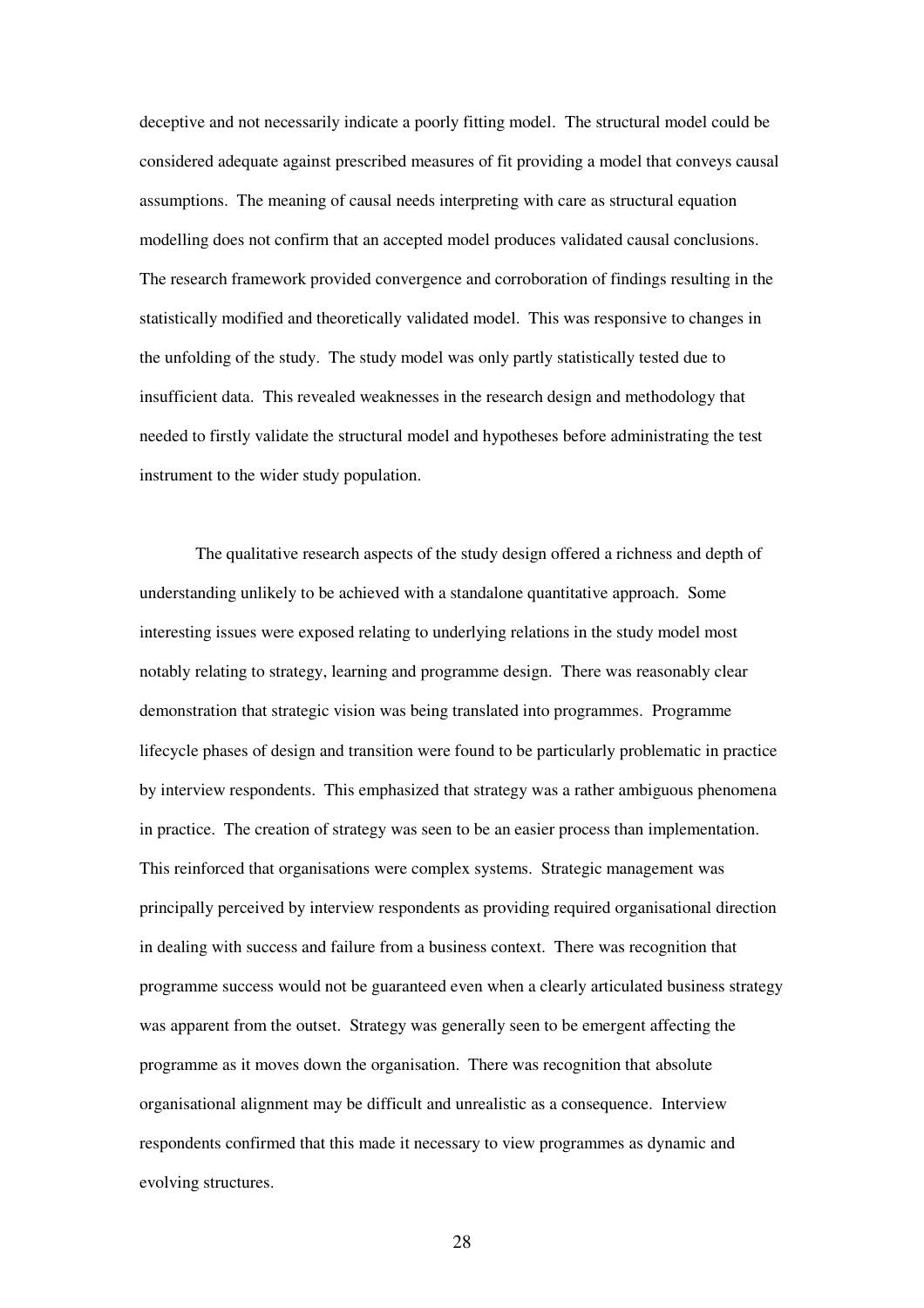The front-end of programmes were identified to be frequently ill-defined with low levels of formation constraining the early definition of success. This suggested that programme design and structure was a dynamic process that needed to be continually assessed from programme formation through to programme close. Interview respondents emphasized that programmes of projects should continually use the best knowledge obtainable to inform a systems view. This was seen necessary otherwise something viewed as essential might not happen in practice. Other viewpoints emphasized the need to move from the linear, milestone-based processes of some business activities because integration was seen to be hand-in-hand with experienced complexity. The different practice-related views of the interview respondents demonstrated that in contextual detail every programme will be unique. This further confirmed the presence of a high level of execution-complexity with a high level of organisational and environmental complexity as a wide variety of variables need to be considered.

There was general consensus that many organisations were not designed for project management. Programme design was stated to be much bigger than a static process. Practical challenges were identified when the host organisation did not have the requisite project management capability. This further emphasized the highly complex nature of effectively designing programmes of projects. Interview respondents stated that programme design was a significantly important pre-implementation activity. This led to its greater prominence in the study model as inappropriate setup was seen as something that would negatively impact on implementation and management of the programme. Interview respondents suggested that programmes need to be designed to acknowledge complexity and the emergent detail of the programme.

The study further exposed that programme culture was often underscored by learning and innovation in responding to inherent programme complexity. This strong underlying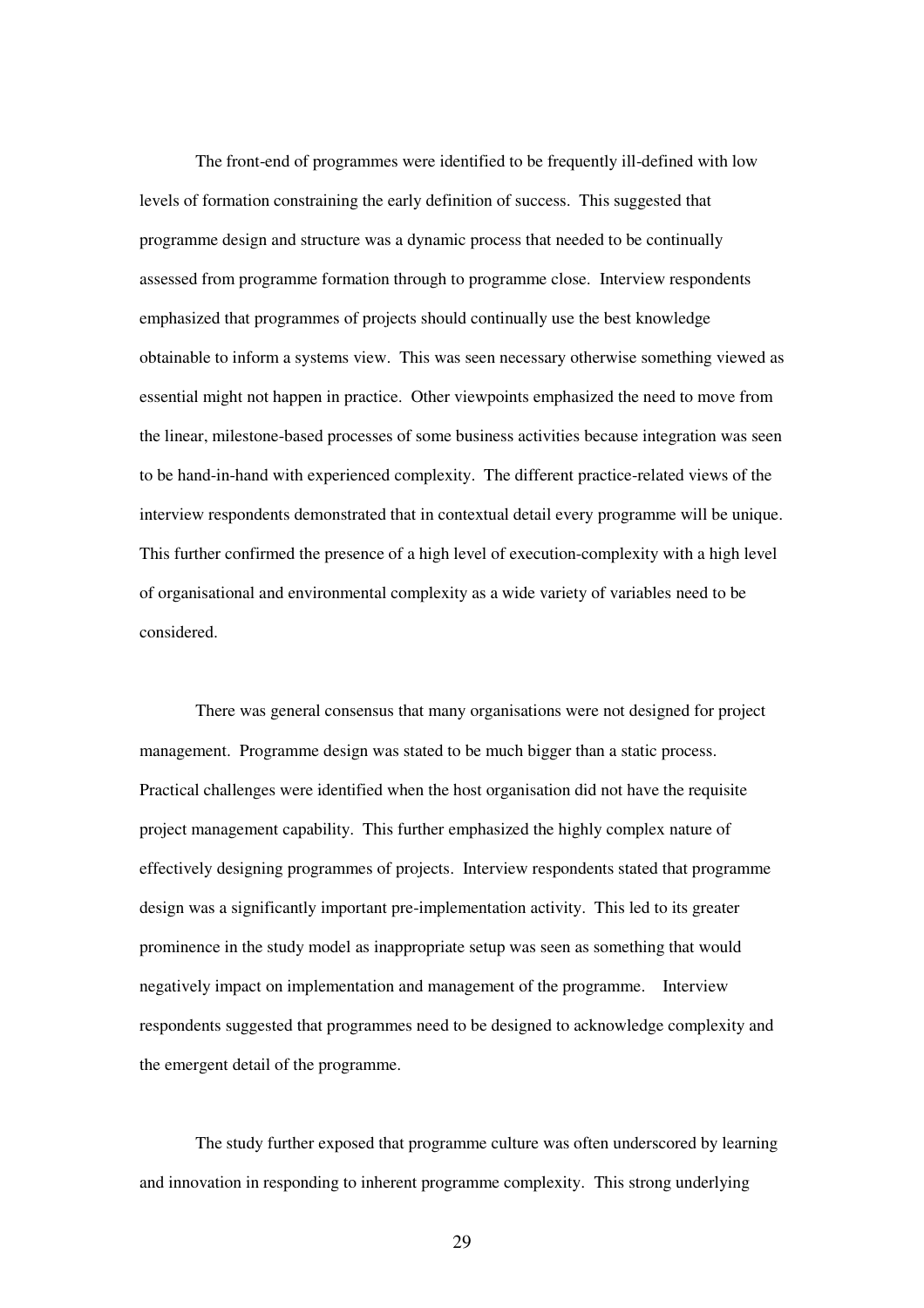profile for learning and knowledge-sharing practices was occasionally underrated in the interview phase of the study. There was some evidence of systemic learning driven by a project management approach with people who had similar levels of knowledge. Nonetheless, there was a general tendency for learning to be classified as low priority. However, the statistical model findings strongly suggest that learning and innovation in programmes is fundamentally important for success. The different types of learning that emerged related less to structured approaches but more to satisficing and improvisational outcomes. There was some recognition that increasing programme complexity will make organisational learning a primary measure of programme management effectiveness. Examples were given where programme learning had been effective but this had not been transferred to the wider-organisation.

# **6. Conclusions**

The selected model provides a conceptual framework to support the understanding of programmes. The strength of the model is in the illustration of the systemic characteristics that will make programmes particularly challenging to understand and manage. The hypothesized statements can be conceived to be a plausible set of interconnected narratives that describe the relationships which support the conceptualisation of the study model. This needs to include the programme design variable to allow recursive feedback in the model. The study model does highlight the importance of effective programme design and transition management. The model suggests that successful programme delivery will be an elusive concept in practice that requires flexibility for strategic and environmental adaptation.

The findings of the study conclude that programmes have both deliberate and emergent strategies requiring programme design and management to be organised as complex adaptive systems. This integrates theoretical concepts from both systems thinking, organisational and project management theory. Complex adaptive systems are often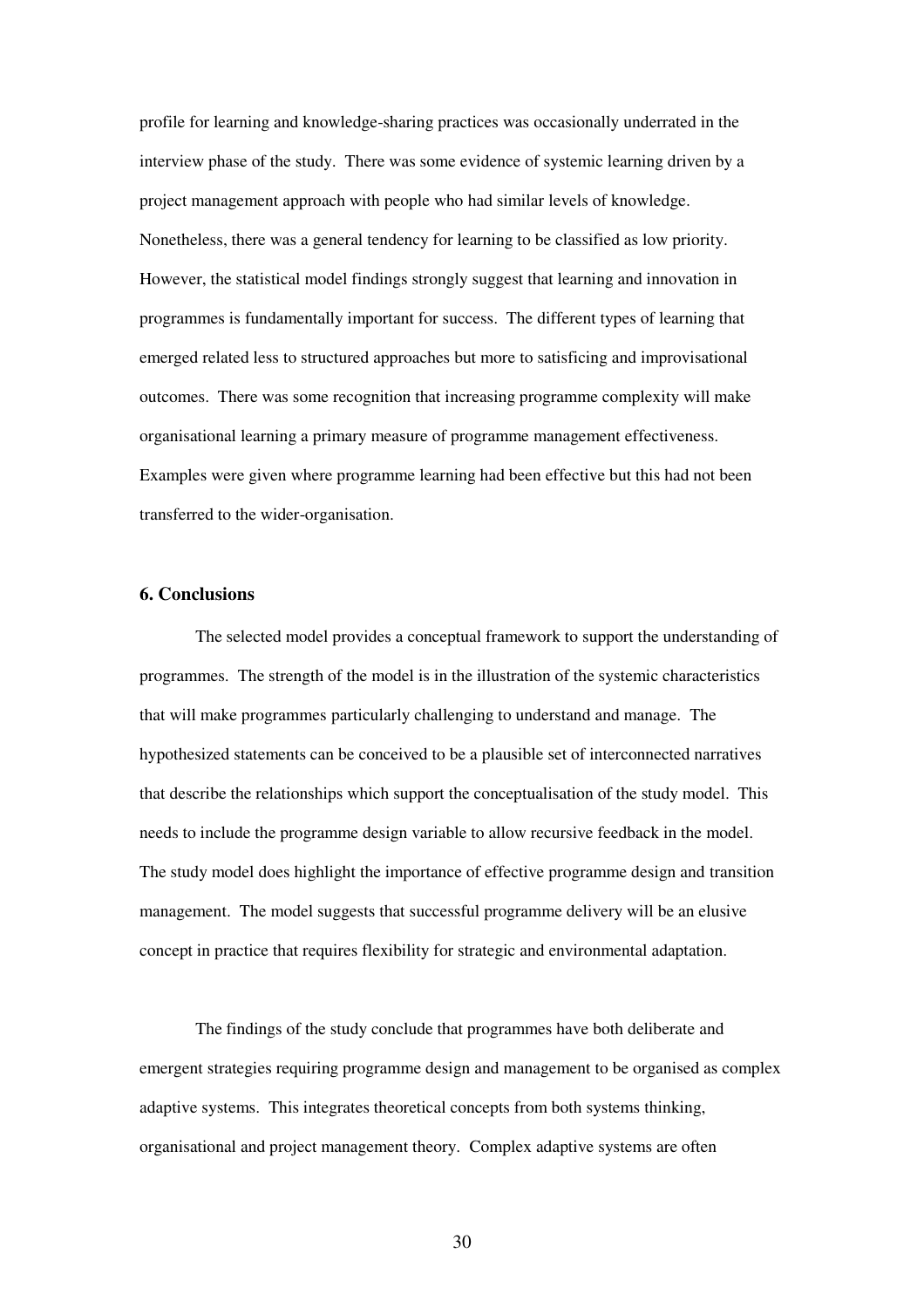illustrated by unclear strategies from the outset and influential constant changes. Interviewee knowledge of the concept of complex adaptive systems was limited although descriptions and viewpoints given supported this system dynamic. Senior managers and programme managers need to recognise the importance of all the study model variables, how they align and the programme capability required in successfully delivering business strategy. The adoption of programme management should thus be a well-thought through strategic decision.

This study contributes to programme management by the understanding of complex adaptive systems and its application to the project management field in many ways. Firstly, the study identified several high-level variables that need consideration for the successful alignment of programmes. These variables can be used to analyse project and programme failures contributing to organisational learning. Secondly, the exploration of these variables has led to the development of a model that reveals an interaction structure that depicts programme formation and implementation in practice. Finally, the results of validating the study model have indicated some of the managerial problems that need consideration when designing and managing programmes of projects.

# **7. Recommendations for further research**

Based on the literature review, study results and emergent issues identified in the study there were some insights that provide direction for future research. The emergent reality of programme management requires a clearer understanding on the impact of structured, incremental and contextual learning. Learning within programmes is also an identified gap within the published literature. The study also identified a significant need to identify the effective practices and approaches that support effective programme design. This needs to consider how organisations effectively apply an adaptive posture to environmental factors.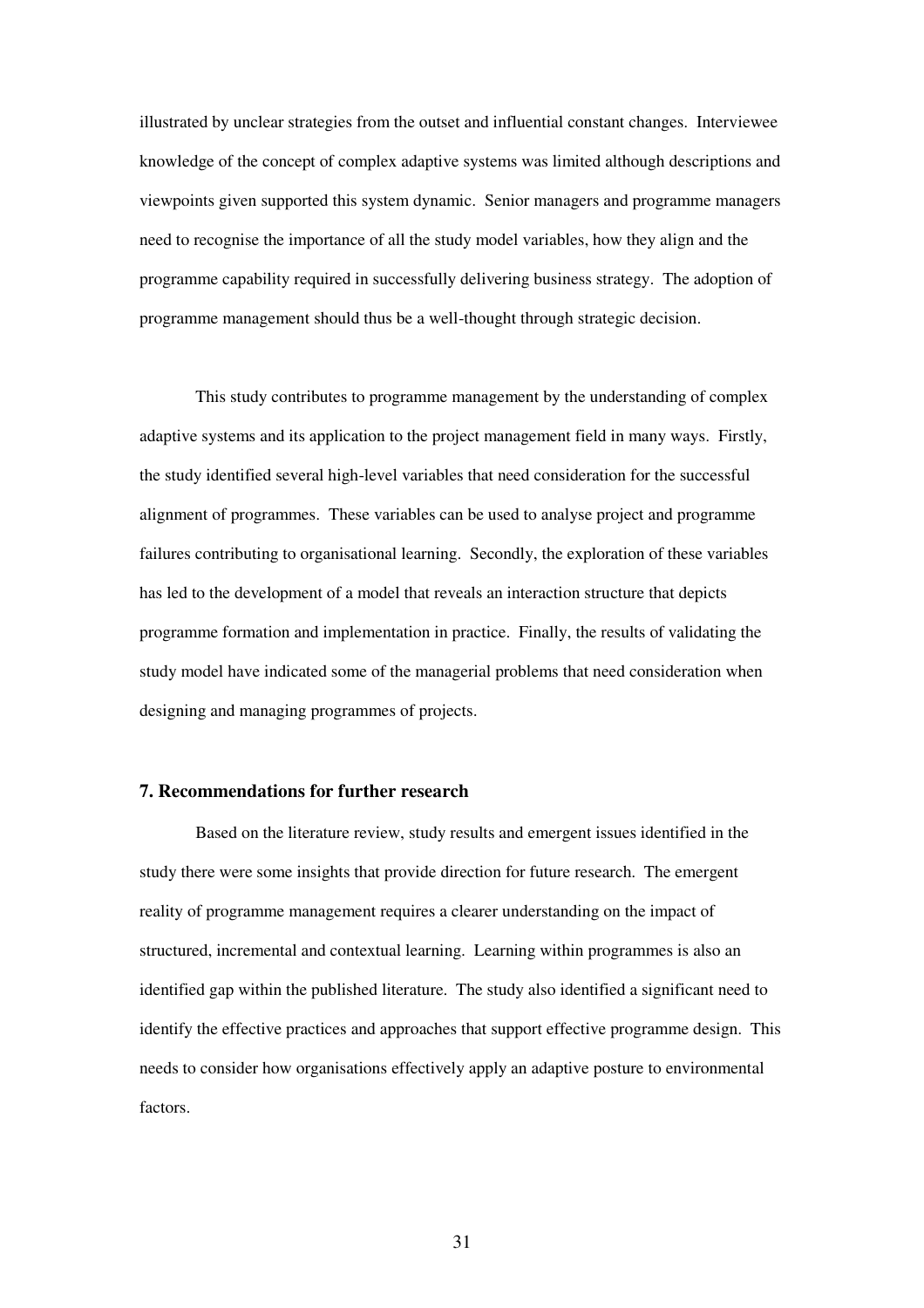#### **8. Limitations**

The study has a number of limitations. Structural equation modelling cannot test directionality in relationships. The directions of arrows in the accepted structural equation model represent the researcher's hypotheses of causality within a programme management system. This will be limited to the choice of variables selected and proposed relation pathways hypothesized. Increasing the sample size would improve the statistical model convergence and parameter estimate accuracy providing greater confidence in the model outcome. This may directly affect the model path regression weightings. The findings of the statistical model are also influenced by the researcher's organisation that were undergoing a significant organisation-wide change programme. This potential bias was adequately dealt with through the selection strategy for the semi-structured interviews. Change programmes are vision-led and emergent. This puts greater emphasis on culture change and organisational readiness which may have enhanced the model path relationship regression weightings for learning. Every programme classification will have an inherent need to remain aligned with business strategy regardless of issues relating to programme context.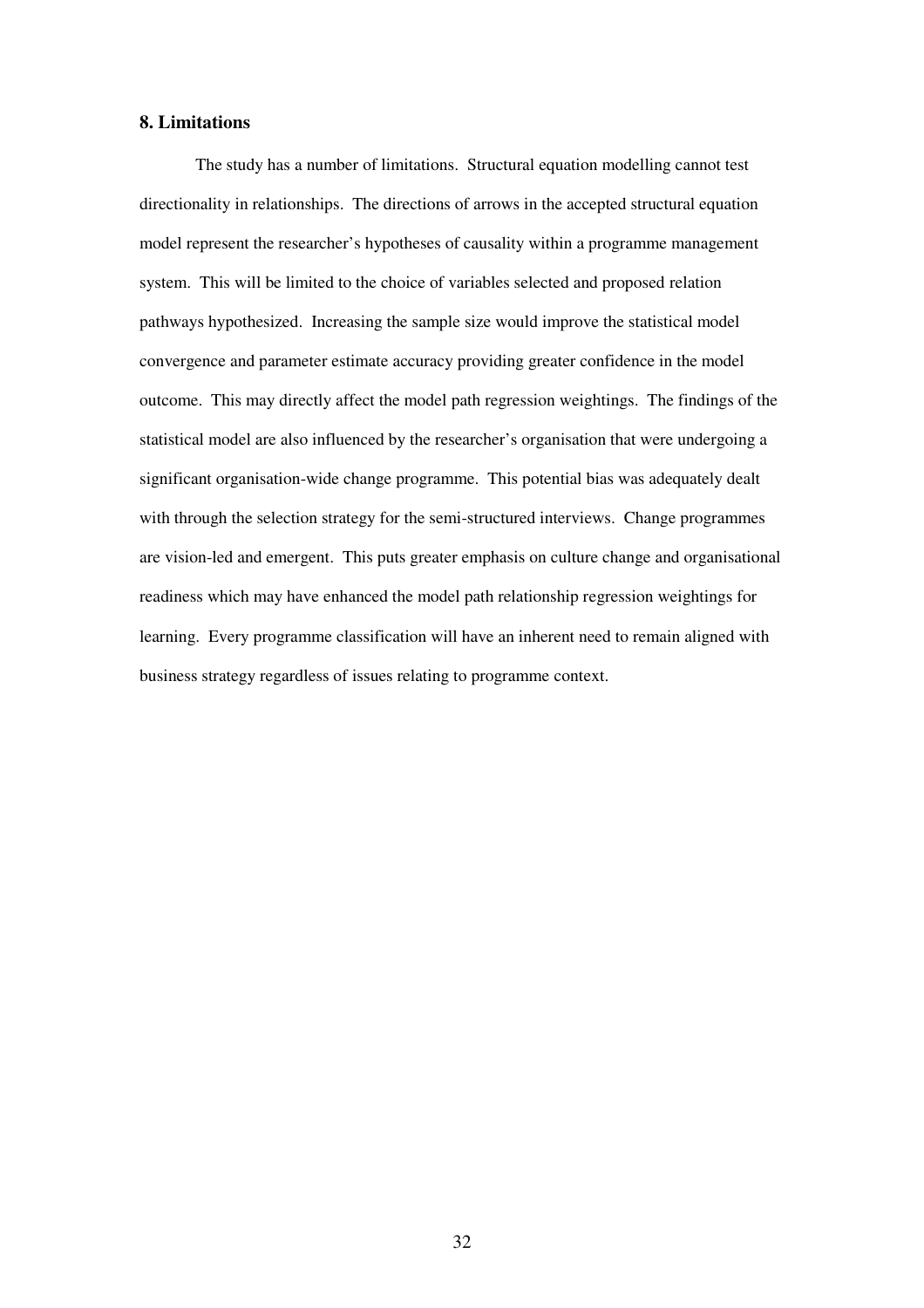#### **References**

Anderson, T. W. (1984), *An introduction to multivariate statistical analysis,* New York: John Wiley and Sons.

Arbuckle, J.L. (2007), *Amos™ 16.0 User's Guide*, Chicago: SPSS, Inc

Association for Project Management Programme Management SIG (2007), *APM Introduction to Programme Management,* [Online]. Available at: www.e-programme.com/progm.thm (Accessed: 8 September 2008)

Association for Project Management Governance SIG (2007), *Co-directing Change: A guide to the governance of multi-owned projects,* [Online]. Available at: www.apm.org.uk (Accessed: 8 September 2008)

Beer, M., Voelpel, S.C., Leibold, M and Tekie, E.B. (2005), 'Strategic Management as Organizational Learning: Developing Fit and Alignment through a Disciplined Process', *Long Range Planning*, Vol. 38, pp.445-465

Bentler, P. M., and D. G. Bonett. (1980), 'Significance tests and goodness of fit in the analysis of covariance structures', *Psychological Bulletin*, Vol. 88, pp.588–606.

Bentler, P. M., and D. G. Weeks. (1980), 'Linear structural equations with latent variables'. *Psychometrika*, Vol. 45, pp.289–308.

Bollen, K. A. (1989b), 'A new incremental fit index for general structural equation models', *Sociological Methods and Research*, Vol. 17, pp.303–316.

Brady, T. and Davis, A. (2004), 'Building Project Capabilities: From Exploratory to

Exploitative Learning', *Organization Studies*, Vol. 25 (9), pp.1601-1621

Browne, M.W. and Cudeck, R. (1989), 'Single sample cross-validation indices for covariance structures', *Multivariate Behavioral Research*, Vol. 24, pp.445-455

Bruch, H., Gerber, P., and Maier, V. (2005), 'Strategic Change Decisions: Doing the Right Change Right', *Journal of Change Management*, Vol. 5 (1), pp.97-107

Burdett, J,O. (1994), 'The Magic of Alignment', *Management Decision*, Vol. 32 (2), pp.59-63

Carlile, P. (2004), 'Transferring, translating, and transforming: An integrative framework for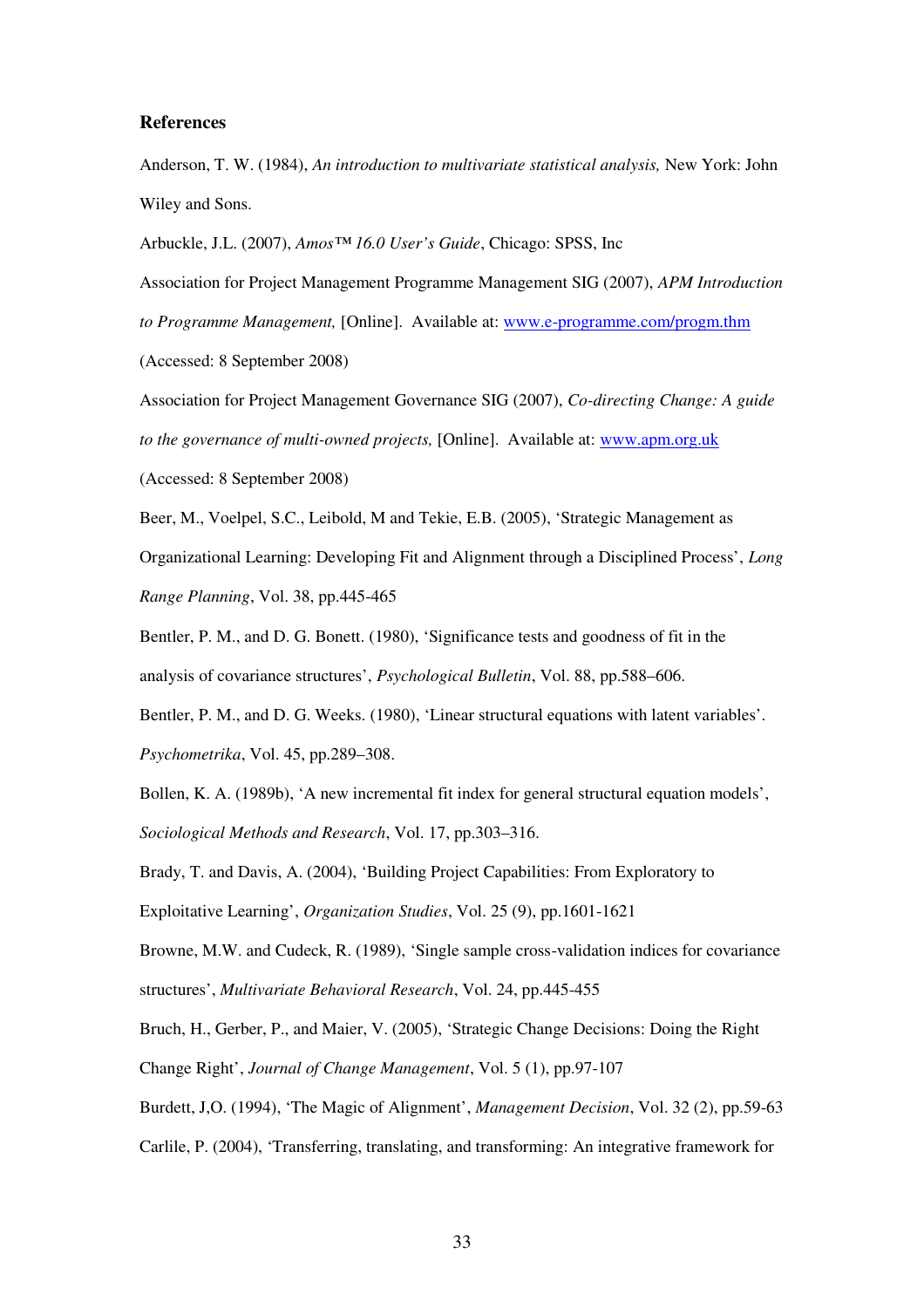managing knowledge across boundaries', *Organization Science*, Vol. 15 (5), pp.555-568 Carnall, C. (2007), *Managing Change in Organizations*, Fifth Edition, Harlow: Pearson Education

Chen, F., Bollan, K.A., Paxton, P., Curran P.J and Kirby, J.B. (2001), 'Improper Solutions in Structural Equation Models: Causes, Consequences and Strategies', *Sociological Methods & Research*, Vol. 29 (4), pp.468-508

Chorn, N.H. (1991), 'The alignment theory: creating strategic fit', *Management Decision*, Vol. 29 (1), pp.20-24

Cronbach, L. J. (1951), 'Coefficient alpha and the internal structure of tests', *Psychometrika*, Vol. 16(3), pp.297-334.

De Wit, B. and Meyer, R. (2005), *Strategy Synthesis – Resolving Strategy Paradoxes to Create Competitive Advantage*, Second Edition. London: Thompson Learning

Dietrich, P and Lehtonen, P. (2005), 'Successful management of strategic intentions through multiple projects – reflections from empirical study', *International Journal of Project Management*, Vol. 23 (5), pp.386-391

Elizabeth, M. and Ysanne, C. (2007), 'Strategy as Order Emerging from Chaos: A Public Sector Experience', *Long Range Planning*, Vol. 40, pp.574-593

Engwall, M. (2003), 'No project is an island: linking projects to history and context',

*Research Policy*, Vol. 32, pp.789-808

Engwall, M. and Jerbrant, A. (2003), 'The resource allocation syndrome: the prime challenge of multi-project management?', *International Journal of Project Management*, Vol. 21 (6), pp.403-409

Fong, P.S.W. (2003), 'Knowledge creation in multidisciplinary project teams: an empirical study of the processes and their dynamic interrelationships', *International Journal of Project Management*, Vol. 21, pp.479-486

Ford, J.D. and Ford, L.W. (2009), 'Decoding Resistance to Change - Strong leaders can hear and learn from their critics', *Harvard Business Review*, April, pp.99-103

Gaddie, S. (2003), 'Enterprise programme management: Connecting strategic planning to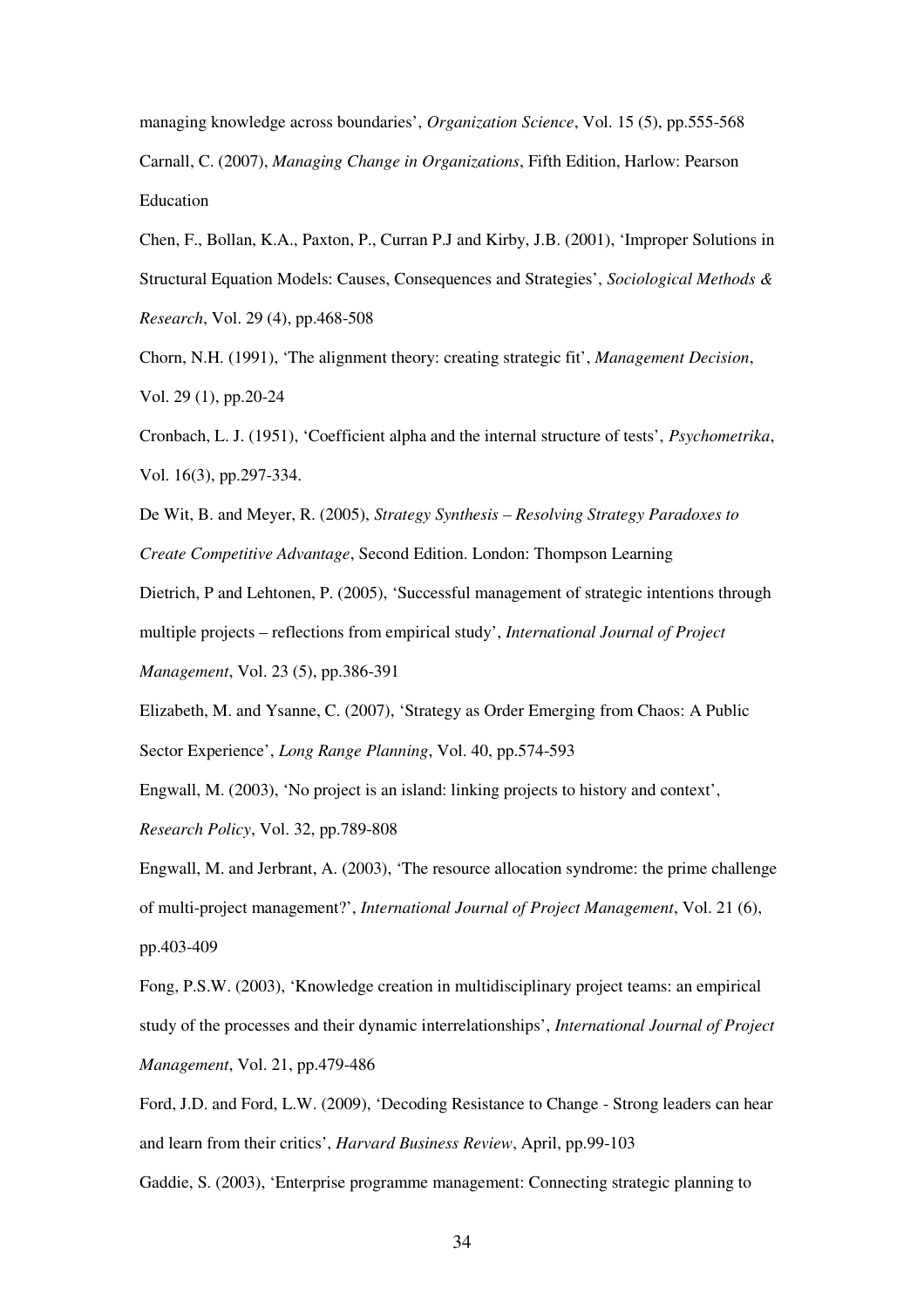project delivery', *Journal of Facilities Management*, Vol. 2 (2), pp.177-189

Gagne, G. and Hancock, G. R. (2006), 'Measurement Model Quality, Sample Size, and Solution Propriety in Confirmatory Factor Models', *Multivariate Behavioral Research*, Vol. 41, pp.65-83

Hoelter, J. W. (1983), 'The analysis of covariance structures: Goodness-of-fit indices', *Sociological Methods and Research*, Vol. 11, pp.325–344.

Hrebiniak, L.G. (2006), 'Obstacles to effective strategy implementation', *Organizational Dynamics*, Vol. 35 (1), pp.12-31

Hyvari, I. (2006), 'Success of Projects in Different Organizational Conditions', *Project Management Journal*, Vol. 37 (4), pp.31-41

Ivory, C. and Alderman, N. (2005), 'Can Project Management Learn Anything From Studies of Failure in Complex Systems?', *Project Management Journal*, Vol. 36 (3), pp.5-16

James, L. R., S. A. Mulaik, and J. M. Brett. (1982), *Causal analysis: Assumptions, models, and data,* Beverly Hills: Sage Publications.

Jöreskog, K. G., and D. Sörbom. (1984), *LISREL-VI user's guide*. Third Edition, Mooresville: IN: Scientific Software.

Kash, D.E. and Rycoft, R.W. (2000), 'Patterns of innovating complex technologies: a framework for adaptive network strategies', *Research Policy*, Vol. 29, pp.819-831 Keeter, S., Kennedy, C., Dimock, M., Best, J. and Craighill, P. (2006), 'Gauging the Impact of Growing Nonresponse on Estimates from a National RDD Telephone Survey', *Public Opinion Quarterly,* Vol. 70(5), pp.759-779.

Kotter, J.P. (1995), 'Leading Change: Why Transformation Efforts Fail', *Harvard Business Review*, March-April, pp.59-67

Kotter, J.P. and Schlesinger, L. A. (2008), 'Choosing Strategies for Change', *Harvard Business Review*, July–August, pp.130-139

Lehtonen, P. and Martinsuo, M. (2009), 'Integrating the change program with the parent organization', *International Journal of Project Management*, Vol. 27, pp.154-165

Lindkvist, L. (2008), 'Project organization: Exploring its adaptation properties', *International*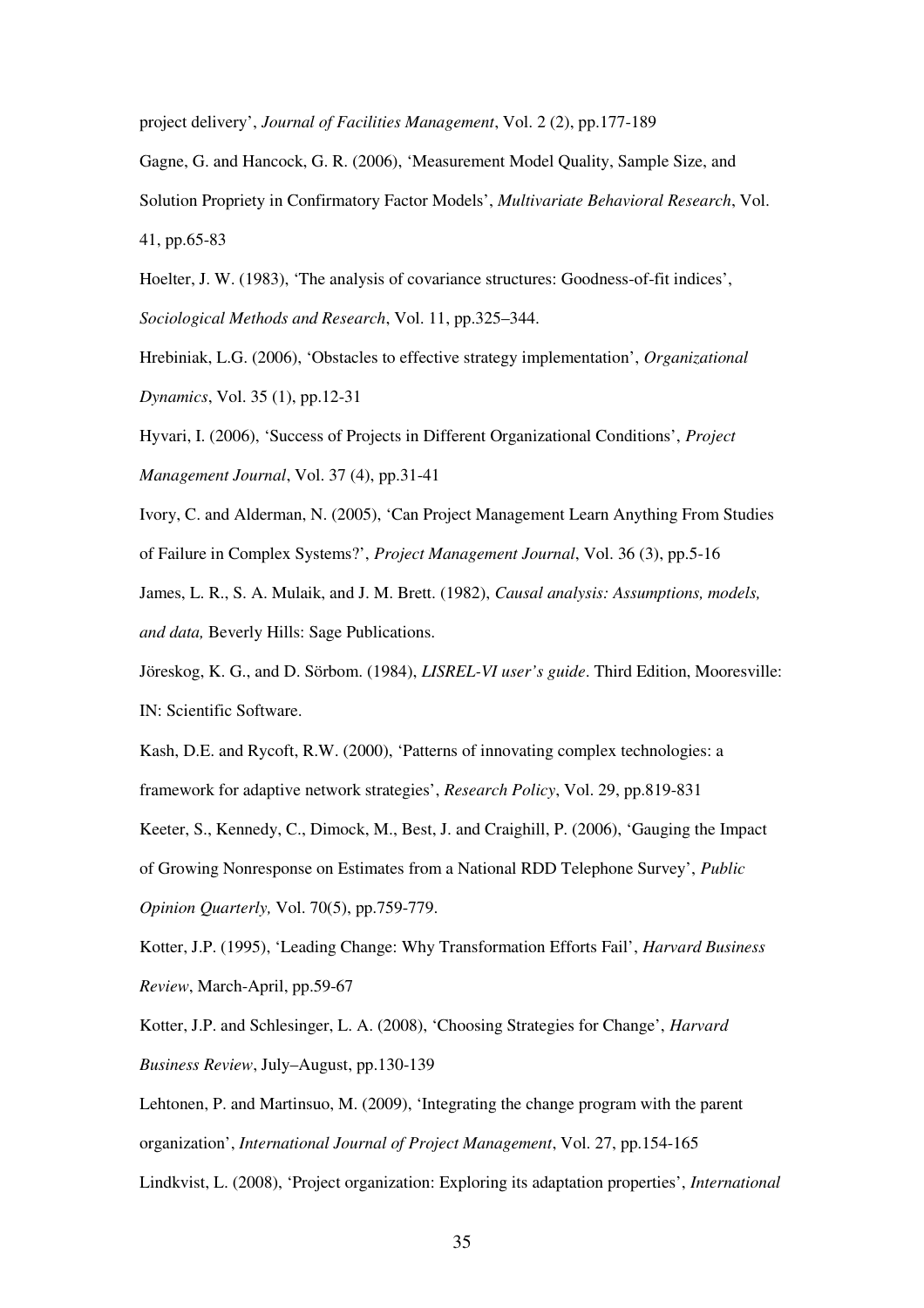*Journal of Project Management*, Vol. 26, pp.13-20

Lipshitz, R., Popper, M. and Friedman, V. (2002), 'A multifacet model of organizational learning', *Journal of Applied Behavioral Science*, Vol. 38, pp.78-98

Lycett, M., Rassau, A. and Danson, J. (2004), 'Programme management: a critical review', *International Journal of Project Management*, Vol. 22, pp.289-299

Maylor, H. (2006), 'Rethinking Project Management', *International Journal of Project Management*, Vol. 24 (8), pp.635-734

Maylor, H., Brady, T., Cooke-Davis, T. and Hodgson, D. (2006), 'From projectification to programmification', *International Journal of Project Management*, Vol. 24, pp.663-674

Meyer, A.D., Loch, C.H. and Pich, M.T. (2002), 'Managing Project Uncertainty: From

Variation to Chaos', *MIT Sloan Management Review*, Winter, pp.60-67

Middleton, P and Harper, K. (2004), 'Organizational alignment: a precondition for information systems success?', *Journal of Change Management*, Vol. 4 (4), pp.327-333

Mintzberg, H. (1994), 'The Fall and Rise of Strategic Planning', *Harvard Business Review*, January-February, pp.107-114

Mintzberg, H., Ahlstrand, B., and Lampel, J. (1998), *Strategy Safari – The Complete Guide Through The Wilds Of Strategic Management*, Harlow: Pearson Education

Mintzberg, H. and Waters, J.A. (1985), 'Of Strategies, Deliberate and Emergent', *Strategic Management Journal*, Vol. 6, pp.257-272

Morris, P.W.G., Crawford, L., Hodgson, D., Shepherd, M.M., and Thomas, J. (2006), 'Exploring the role of formal bodies of knowledge in defining a profession – The case of project management', *International Journal of Project Management*, Vol. 24, pp.710-721

Morris, P.W.G. and Jamieson, A. (2003), 'Moving from corporate strategy to project

strategy', *Project Management Journal*, Vol. 36 (4), pp.5-18

Morris, P.W.G. and Pinto, K.J. (2007), *The Wiley Guide to Project, Program & Portfolio Management*, Hoboken: John Wiley & Sons

Office of Government Commerce (2007), *Managing Successful Programmes*, Third Edition. London: The Stationery Office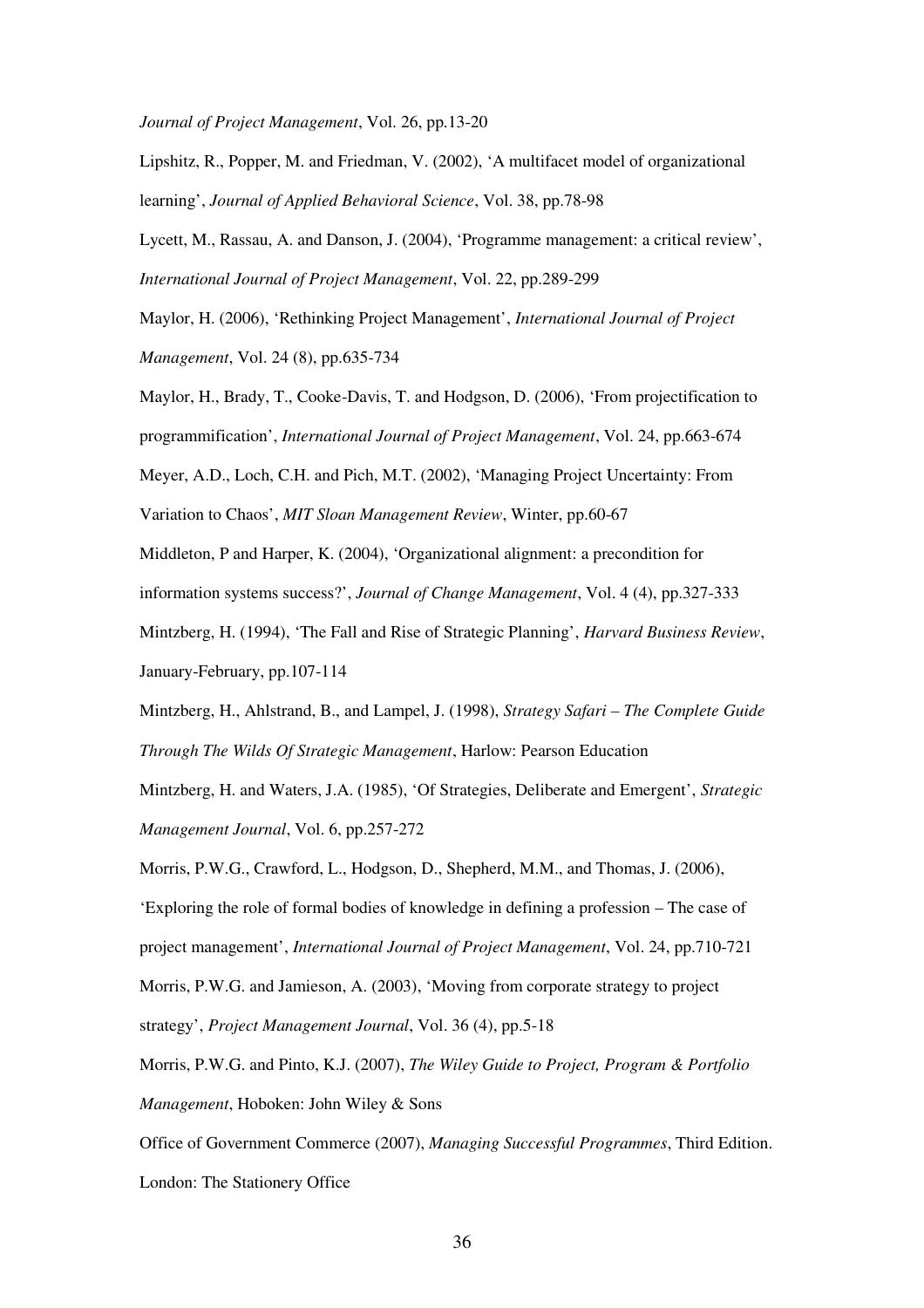Office of Government Commerce (2008), *OGC Prioritization Categories*, [Online]. Available

at: http://www.ogc.gov.uk/documents/Prioritisation\_Categories.pdf

(Accessed: 27 February 2008)

Pellegrinelli, S. (1997), 'Programme Management: organizing project based change',

*International Journal of Project Management*, Vol. 15 (3), pp.141-149

Pellegrinelli, S. (2002), 'Shaping context: the role and challenge for programmes',

*International Journal of Project Management*, Vol. 20, pp.229-233

Pellegrinelli, S., Partington, D., Hemingway, C., Mohdzain, Z. and Shah, M. (2007), 'The

importance of context in programme management: An empirical review of

programme practices', *International Journal of Project Management*, Vol. 25, pp.41-55

Pinto, J. and Slevin, D. (1988), 'Critical Success Factors across the Project Life Cycle',

*Project Management Journal*, Vol. 19 (3), p.72-84

Pollack, J. (2007), 'The changing paradigms of project management', *International Journal of Project Management*, Vol. 25, pp.266-274

Pourdehnad, J. (2007) 'Synthetic (integrative) project management: an idea whose time has come', *Business Strategy Series*, Vol. 8 (6), pp.426-434

Preacher, K. J. (2006), 'Quantifying Parsimony in Structural Equation Modeling',

*Multivariate Behavioral Research*, Vol. 41 (3), pp.227–259

Project Management Institute (2009), *The Standard for Program Management – Global Standard*, Second Edition. Newton Square: Pennsylvania

Rybakov, L.A. (2001), 'Environment and Complexity of Organizations', *Emergence*, Vol. 3 (4), pp.83-94

Rycroft, R.W. and Kash, D.E. (2004), 'Self-organizing innovation networks: implications for globalization', *Technovation*, Vol. 24, pp.187-197

Scherpereel, C.M. (2006), 'Alignment: the duality of decision problems', *Management Decision*, Vol. 44 (9), pp.1258-1276

Schumacker, E.R. and Lomax, G.R. (2004) *A Beginner's Guide to Structural Equation*

*Modeling*, Second Edition. New Jersey: Erlbaum Publishers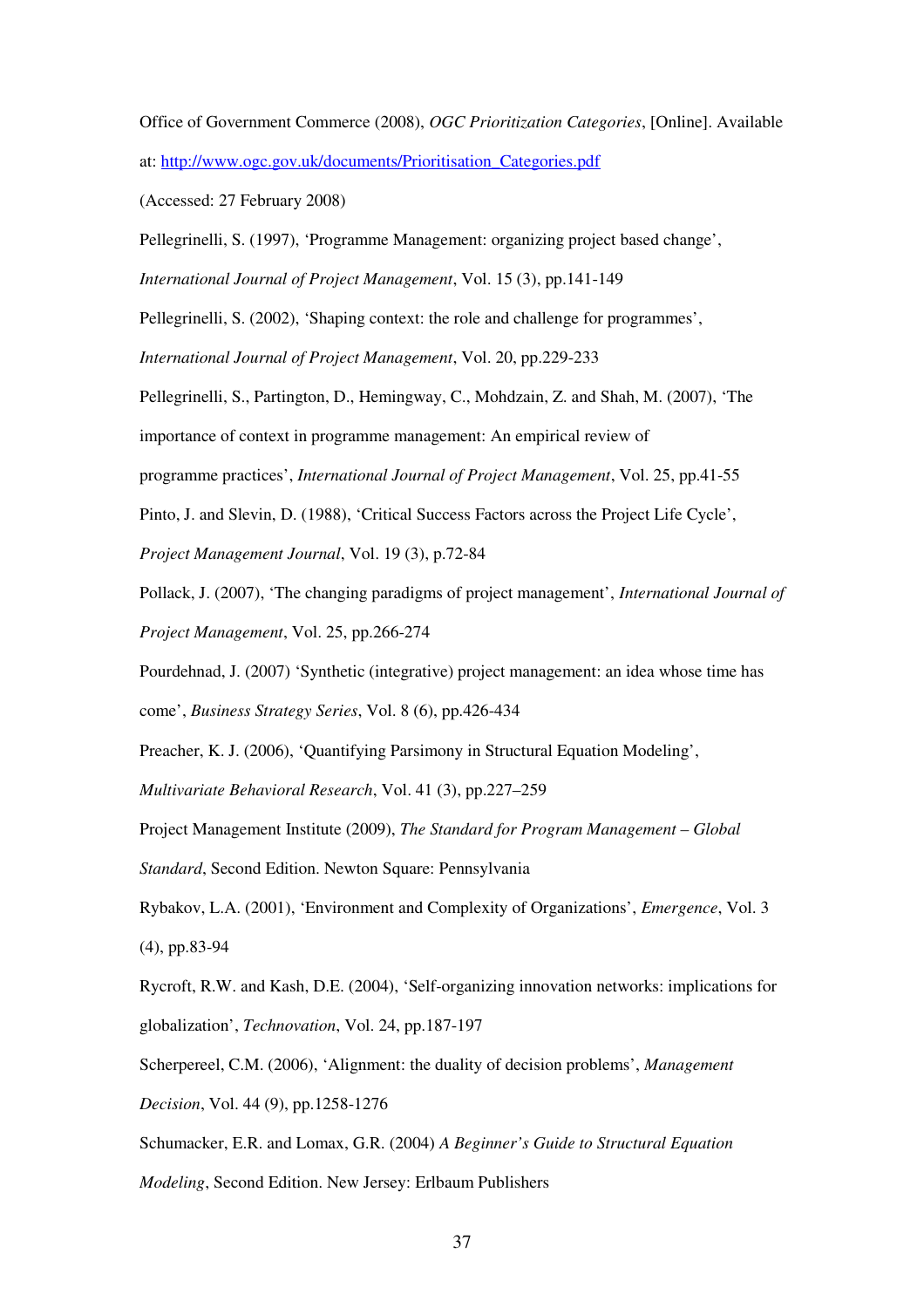Sense, A.J. (2007), 'Structuring the project environment for learning', *International Journal of Project Management*, Vol. 25, pp.405-412

Shenhar, J.A., Dvir, D., Levy, O. and Maltz, A.C. (2001), 'Project Success: A

Multidimensional Strategic Concept', *Long Range Planning*, Vol. 34, pp.699-725

Sheppard, J.P. and Chowdhury, S.D. (2005), 'Riding the Wrong Wave: Organizational Failure

as a Failed Turnaround', *Long Rang Planning*, Vol. 38, pp.239-260

Silverman, D. (2006), *Interpreting Qualitative Data,* Third Edition. London: Sage Publications Ltd.

Smith, C. and Winter, M. (2005), *Rethinking Project Management: Actuality and*

*Uncertainty*, Engineering and Physical Sciences Research Council Network, [Online].

Available at: www.rethinkingpm.org.uk (Accessed: 5 February 2007)

Strassmann, P.A. (1998), 'What is alignment? Alignment is the delivery of the required results', *Cutter IT Journal*, Vol. 1, August, pp.108

Srivannaboon, S. and Milosevic, D.Z. (2006), 'A two-way influence between business strategy and project management', *International Journal of Project Management*, Vol. 24 (6), pp.493-505

Thiry, M. (2004) 'For DAD: a programme management life-cycle process', *International Journal of Project Management*, Vol. 22, pp.245-252

Uhl-Bien, M. (2006), 'Relational Leadership Theory: Exploring the social processes of leadership and organizing', *The Leadership Quarterly*, Vol. 17, pp.654-676

Venkatraman, N. (1989), 'Strategic orientation of business enterprises: the construct, dimensionality, and measurement', *Management Science*, Vol. 35 (8), pp. 942-962

Visser, P., Krosnick, J., Marquette, J. and Curtin, M (1996), 'Mail Surveys for Election

Forecasting? An Evaluation of the Colombia Dispatch Poll', *Public Opinion Quarterly*, Vol.

60, pp.181-227.

Verma, D. and Sinha, K.K. (2002), 'Toward a theory of project interdependencies in high tech R&D environments', *Journal of Operations Management*, Vol. 20 (5), pp.451-468 White, L. (2001), 'Effective Governance through Complexity Thinking and Management